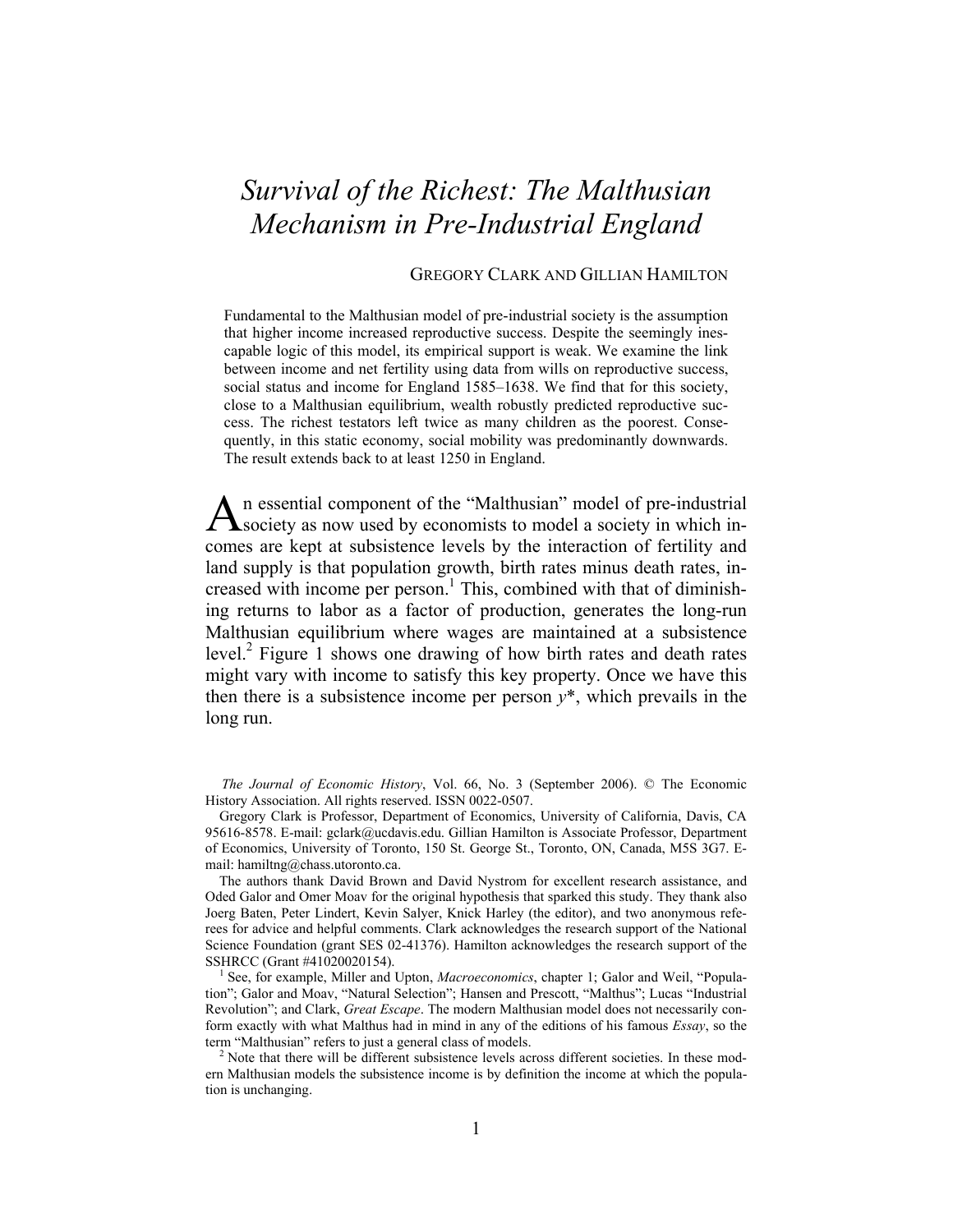

Material Income Per Person

FIGURE 1 THE BASIC ASSUMPTION OF ALL MALTHUSIAN MODELS ON INCOME AND FERTILITY

*Source*: See the text.

 However, empirical tests of this assumption for pre-industrial Europe and Japan have often detected only weak links between either mortality and real incomes, or fertility and real incomes.

 The ideal data would be the fertility and mortality of cross sections of the population by income at a given time. But such studies for preindustrial society are surprisingly few, and the results mixed. Parish register records of baptisms, burials, and marriages, which are the raw material of demographic enquiry for pre-industrial England have been largely mute on the issue of reproductive success and income or wealth, because of the difficulty of systematically linking family reconstitution records with those on the material and social circumstances of families. The extensive exploration of fertility and mortality by the Cambridge Group through reconstructing the family histories of a sample of 20 or so parishes, thus contents itself with looking at fertility and mortality by parish characteristics—agricultural, manufacturing, trading, mixed—as opposed to at the individual level.<sup>3</sup> John Landers was able to compare infant mortality rates in eight London parishes in the years 1538–1653

<sup>3</sup> Wrigley et al., *English Population History*.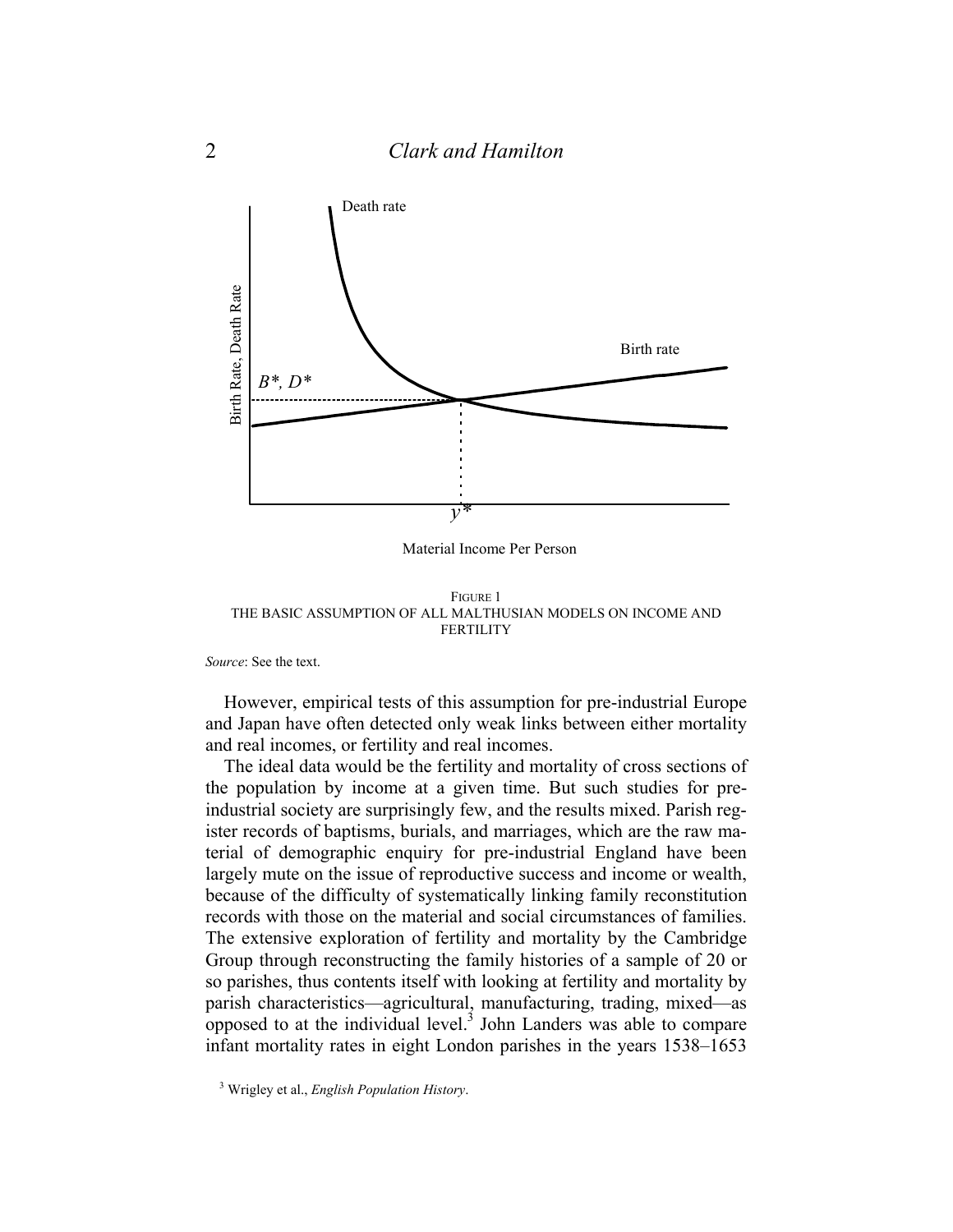with average incomes in parishes, measured as the percentage of the households in each parish that were "substantial" in the tax listings of 1638. Here there is a clear association between household income and infant mortality rates. Richer parishes had less than half the infant mortality of the poorer ones. Indeed the crude measure of household income used here explains 62 percent of the variation in infant mortality rates.<sup>4</sup> But the famous study by Thomas Hollingsworth on the British peerage suggested that despite the very high incomes of peers before 1700 their life expectancy at birth was lower than for the average person in England. In 1600–1649, for example, peers had a life expectancy at birth of 33 years compared to 38 for the population as a whole.<sup>5</sup> Only after the late eighteenth century did aristocrats show a higher life expectancy than did the general population.

 Zvi Razi finds evidence among the male property owners of medieval Halesowen of greater life expectancy among tenants of more substantial holdings in the period before the onset of the Black Death. Thus cottagers and small holders had a life expectancy of 20.8 years on taking up a holding, whereas the substantial tenants had a life expectancy of 33.3 years. But in the years 1350 to 1400 after the onset of the Black Death this differential disappeared, with small and large tenants having about the same life expectancy. And the very rich monks of Westminster Abbey in the later middle ages similarly display very low adult life expectancies.<sup>6</sup>

 In France more studies have linked family reconstitution studies for individual communities with records of occupation, literacy, and wealth. But earlier studies in this vein found little relationship, or even a positive relationship between wealth and infant mortality.<sup>7</sup> More recently David Weir found that rich married males in Rosny-Sous-Bois produced more surviving children than the poor, though this was based on the experience of only 47 families. This relationship existed primarily because wealthier men married younger women, and their offspring survived better.<sup>8</sup> And Hajime Hadeishi, with a larger sample of 216 families, similarly finds that wealthier families in Nuits had more births per year of marriage. But the size of this effect was small, and the survival rates of children in this study are unknown.<sup>9</sup>

 $^{4}$  Landers, *Death*, pp. 186–88.

Hollingsworth, *Demography*, pp. 54–57; and Wrigley et al., *English Population History*, p. 614.

Razi, *Life*; and Harvey, *Living*. 7

<sup>&</sup>lt;sup>7</sup> See Derouet, "démographie"; and Charbonneau, *Tourouvre* cited in Weir, "Family Income,"

p. 17.<br><sup>8</sup> Weir, "Family Income."<br><sup>9</sup> Hodeishi, "Feonomia We

<sup>&</sup>lt;sup>9</sup> Hadeishi, "Economic Well-Being."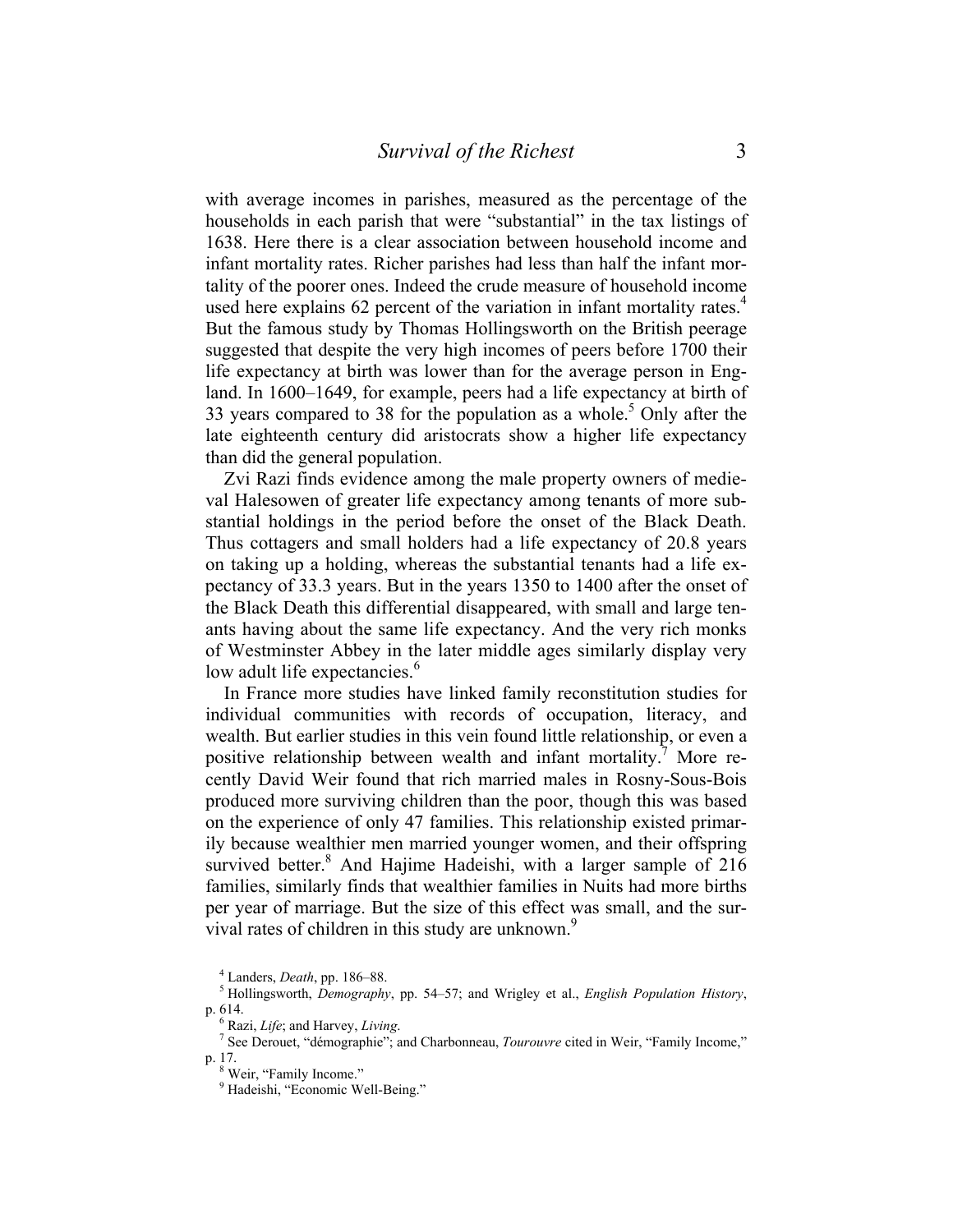There were important variations in long-term real wages in the preindustrial era. Real wages in England, for example, were at extraordinarily high levels in the fifteenth century and very low levels in the early fourteenth and seventeenth centuries. Life expectancy at birth does not seem to have been any higher in the high wage eras, certainly in the years  $1538-1800$ <sup>10</sup> But comparing life expectancy with wages across epochs will only reveal if there was an inverse connection between death rates and wages under some conditions. Specifically the reason for the variation in real wages across epochs has to be changes in the birth rate schedule shown in Figure 1, as opposed to changes in mortality rates at a given wage level created by changes in disease or climate.

 Real income did vary dramatically from year to year in the preindustrial world because of harvest failures. Many studies have thus examined the connection between annual grain prices and annual mortality rates. Here we would expect the short-run effects of income on fertility and mortality to be more muted than the long-run effects, because people have reserves they can draw on in the short run. Patrick Galloway summarized and updated these studies in a systematic fashion. In general the connection between grain price spikes and mortality rates is hard to detect, because of large variation in annual mortality rates caused by epidemic disease. It is largely absent in England after the 1540s. It was also absent in Japan.<sup>11</sup> There is a consistent association between grain prices and fertility, with higher prices reducing fertility. However the implied upwards slope of births with incomes is very modest. A doubling of prices would on average in these studies lead to less than a 15 percent reduction in fertility.<sup>12</sup>

 Here we test the Malthusian assumption for a large cross section of the population in England circa 1600. The measure we use is the "reproductive success" of males aged 16 and above. We define that as the number of surviving children a man had at the time of his death, counting as surviving children also children who were dead but had themselves left surviving offspring. This measure will correlate highly with the net reproduction ratio for men.<sup>13</sup> We find that wealth at death (as a proxy for income and material living conditions) was powerfully connected with reproductive success. The richest males left twice as many offspring as the poorest.

<sup>10</sup> We can see this by comparing the life expectancies given in Wrigley et al., *English Population History*, p. 614, to real wages in this era from Clark, "Condition." <sup>11</sup> Tsuyo and Hamano, "Mortality."

<sup>&</sup>lt;sup>12</sup> Galloway, "Basic Patterns," p. 303.

<sup>&</sup>lt;sup>13</sup> If all underage children were to live to 16, then this number divided by two would be the male version of the Net Reproduction Ratio.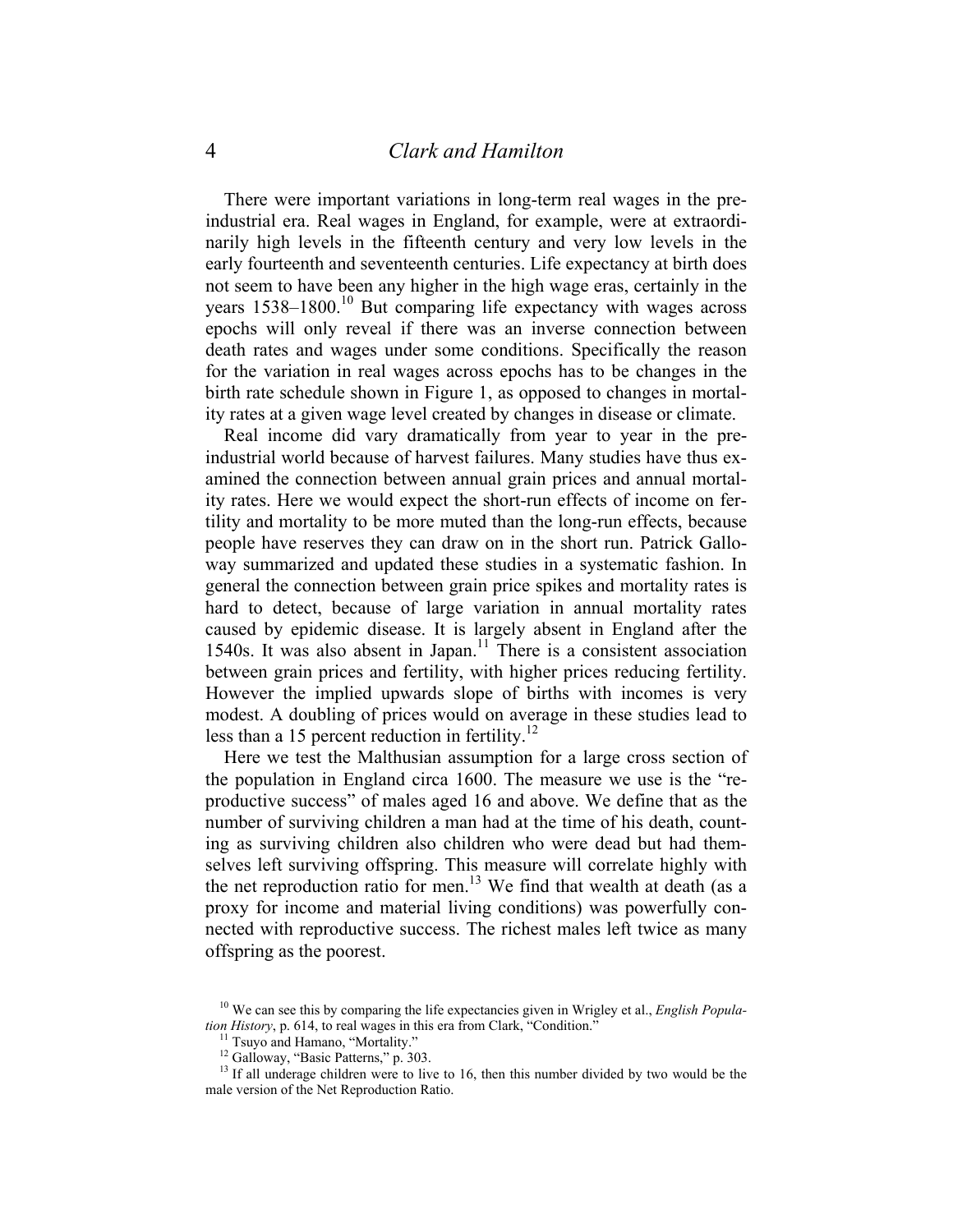| Location           | Number<br>of Wills | Wills with<br><b>Bequest</b><br>Information | Wills with<br>Occupation<br>Information | Wills with<br>Literacy |
|--------------------|--------------------|---------------------------------------------|-----------------------------------------|------------------------|
| <b>Bristol</b>     | 82                 | 76                                          | 71                                      | 18                     |
| Cambridge (county) | 73                 | 72                                          | 55                                      | 72                     |
| Durham (county)    | 36                 | 36                                          | 31                                      | 20                     |
| Essex              | 577                | 573                                         | 476                                     | 17                     |
| London             | 177                | 0                                           | 155                                     | 160                    |
| Suffolk            | 1,251              | 1,280                                       | 1,020                                   | 1,184                  |
| Other              | 52                 | 6                                           | 43                                      | 30                     |
| A11                | 2,250              | 1,934                                       | 1,851                                   | 1,511                  |

| TABLE 1                                   |  |
|-------------------------------------------|--|
| LOCATION OF THE TESTATORS IN THE DATA SET |  |

*Sources*: Allen, *Wills*; Atkinson, *Darlington Wills*; Emmison, *Essex Wills*, Evans, *Wills . . . 1630–35* and *Wills . . . 1636–38*; Lang and McGregor, *Tudor Wills*; and Lea, *Abstracts of Wills*.

## WILLS AS A SOURCE FOR REPRODUCTIVE SUCCESS

The source of our information on both reproductive success and economic status is wills. These have been previously employed as an index of population growth only for the years before 1538 when parish registers began to be maintained on a regular basis. Robert Gottfried, for example, used wills as the main evidence for demographic trends in East Anglia in general, and Bury St. Edmunds in particular, in the years before 1538.14

 Here we use a sample of more than 2,000 wills by male testators in the years 1585–1638. These dates were chosen because of the existence of a number of printed sources summarizing comprehensive samples of wills in various locations for these years. The wills used are mainly from testators in East Anglia—Cambridge, Essex, and Suffolk—but include a group of wills from London (though for London without the asset information), as well as from two towns outside this region, Bristol and Darlington. Table 1 shows the composition of the sample by location, as well as the types of information available on economic and social status.

 Despite the assumed Malthusian nature of the pre-industrial economy, English population in this interval grew at the moderate rate of about 0.56 percent per year. Thus E. A. Wrigley et al. estimate that from 1585 to 1838 the net reproduction ratio, the average number of daughters that would be born to a woman if she passed through her lifetime from birth conforming to the age-specific fertility *and* mortality rates of that era, was  $1.21$ .<sup>15</sup> But evidence of population growth is not inconsistent

<sup>&</sup>lt;sup>14</sup> Gottfried, *Epidemic Disease* and *Bury St. Edmunds*. Sylvia Thrupp seems to have been the one to first turn to this source. See Thrupp, "Problem."

<sup>&</sup>lt;sup>15</sup> Wrigley et al., *English Population History*, p. 614.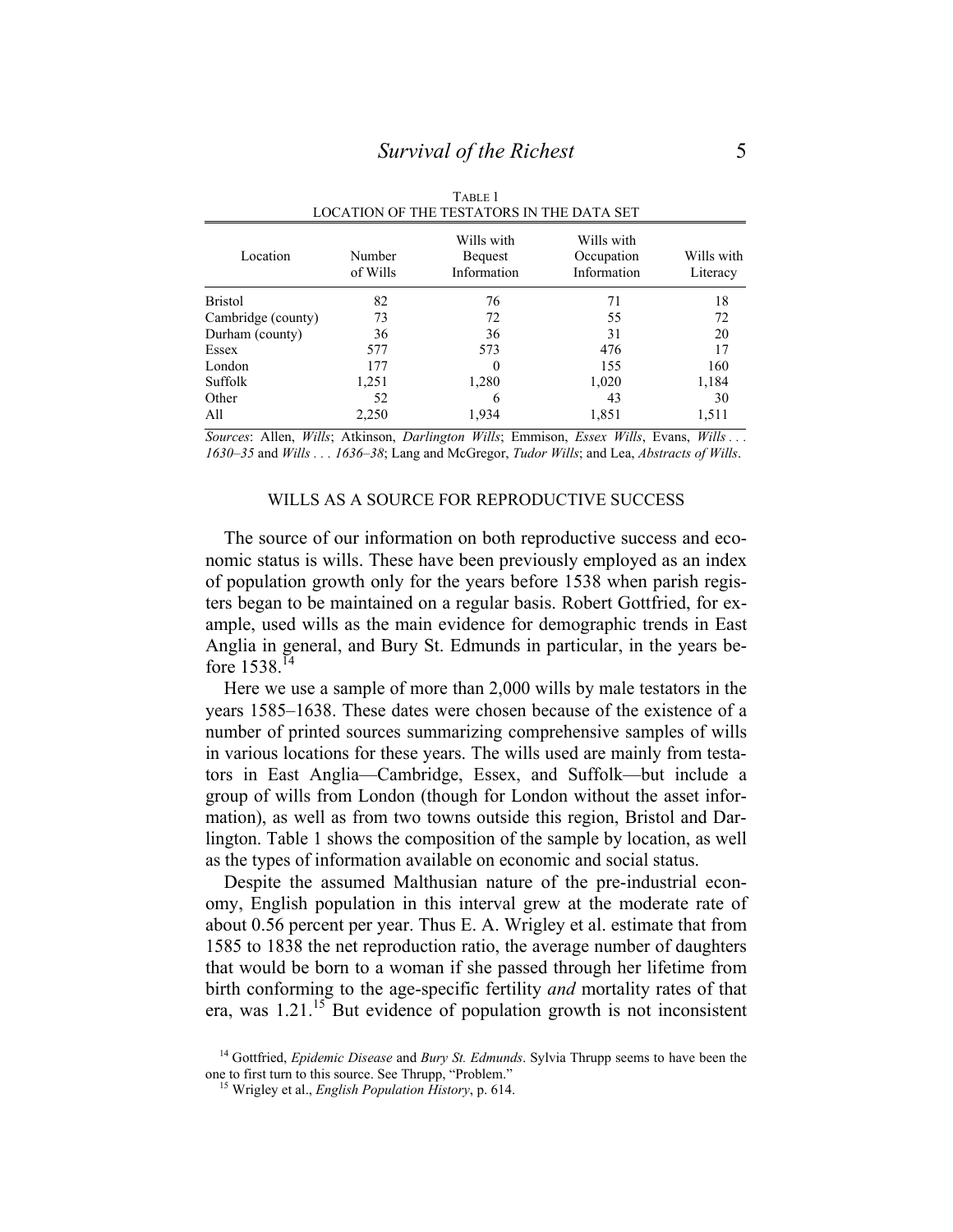| Occupation                 | All   | London           | Towns          | Countryside    |
|----------------------------|-------|------------------|----------------|----------------|
| Yeoman, farmer             | 681   | 7                | 31             | 643            |
| Husbandman                 | 304   | 0                | 6              | 298            |
| "Gentleman"                | 107   | 37               | 24             | 46             |
| Laborer                    | 81    | $\theta$         | 3              | 78             |
| Building craftsman         | 62    |                  | 10             | 51             |
| Weaver                     | 45    | 0                | 3              | 42             |
| Tailor                     | 40    | 4                | 6              | 30             |
| Mariner, sailor, fisherman | 34    | 5                | 5              | 24             |
| Shoemaker                  | 34    | 3                | 14             | 17             |
| Clothier                   | 32    | $\mathbf{0}$     | 9              | 23             |
| Blacksmith                 | 28    | $\overline{c}$   | 3              | 23             |
| Merchant                   | 28    | 5                | 15             | 8              |
| Shepherd                   | 18    | $\boldsymbol{0}$ | $\theta$       | 18             |
| Cook, baker                | 17    | 3                | 4              | 10             |
| Tanner                     | 16    | 0                | 10             | 6              |
| Miller                     | 16    | 0                | 1              | 15             |
| Clerk, cleric              | 15    | 2                | 3              | 10             |
| Attorney, barrister        | 14    | 10               | 4              | $\mathbf{0}$   |
| Clothworker                | 13    | 4                | 5              | 4              |
| Haberdasher                | 13    | 9                | $\overline{c}$ | $\overline{c}$ |
| Cooper, hooper             | 13    | 0                | $\overline{4}$ | 9              |
| Merchant tailor            | 13    | 12               | 1              | $\mathbf{0}$   |
| Grocer                     | 12    | 5                | 3              | 4              |
| <b>Butcher</b>             | 12    | $\theta$         | 3              | 9              |
| Glover                     | 11    | 0                |                | 10             |
| All                        | 1,851 | 155              | 229            | 1,467          |

TABLE 2 THE MAJOR OCCUPATIONS OF WILL MAKERS

*Sources*: As for Table 1.

with the assumption that this was still a Malthusian economy close to the Malthusian equilibrium. In such an economy technological advance, or a downward shift in the fertility schedule, could lead to a period of population growth even though there was still the expected relationship between income and net fertility. We would still expect that those with more economic success enjoyed greater reproductive success.

 Wills were also not made by a random sample of the population, but were instead made by those who had property to bequeath. But the custom of making wills seems to have extended well down the social hierarchy, at least in East Anglia from where most of our wills were drawn. Table 2 shows the major occupations recorded. As the table implies, higher income individuals were undoubtedly more likely to make wills, but there are plenty of wills available for those at the bottom of the hierarchy such as laborers, sailors, shepherds, and husbandmen. Indeed we estimate that in Suffolk in the 1620s 39 percent of males who lived past age 16 made a will that was pro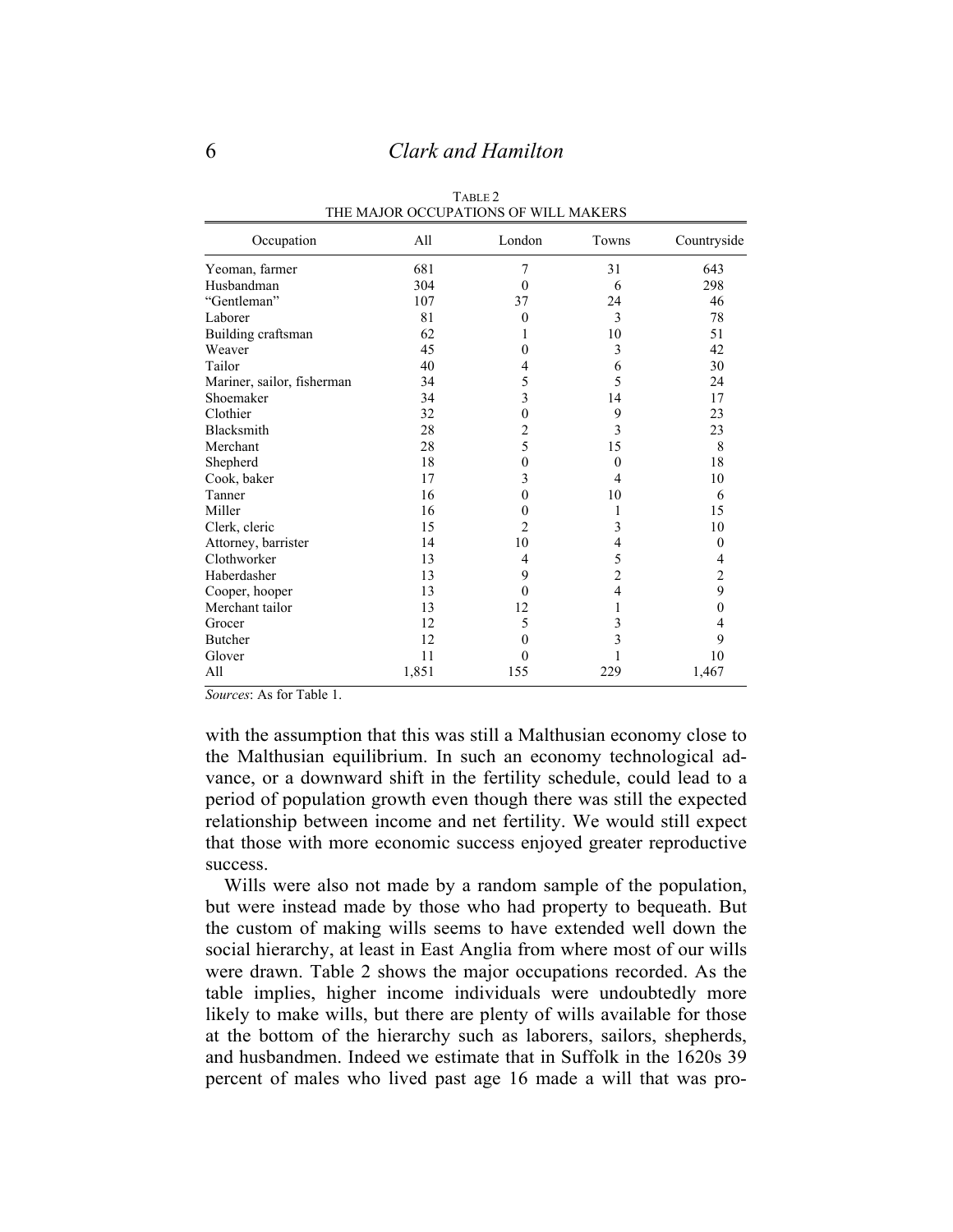bated.16 Thus for these years we are seeing wills from a broad cross section of the population.

 These wills were typically made close to the death of the deceased. The maximum time between the writing of the will and the death of the testator can be established by comparing the date of the will with the date probate was granted.<sup>17</sup> Forty-seven percent of the wills were probated within 60 days of their composition, and 77 percent within one year. Thus more than 77 percent of these wills were made within a year of the testator's death, and give a picture of the testator's surviving children and their economic status at the time of their death. Wills known to be probated more than five years after their construction were excluded when analyzing the reproductive success of testators. Wills that gave no details of any sort on the assets bequeathed were also excluded.<sup>18</sup>

 The wills employed contain some or all of the following information: the occupation of the testator, the marital status (single, married, widowed, remarried), the number and genders of children, the literacy of the testator, all monies bequeathed, and to whom, the number of houses bequeathed, whether land was bequeathed (generally the amount of land was indicated in only about 20 percent of wills), and other goods bequeathed that have an ascertainable value (silver spoons, gold rings, horses, cattle, sheep, pigs, grains).<sup>19</sup> Some important information is almost never present, however, such as the age of the testator. We can link a subgroup of 208 testators, however, to parish records of birth dates or marriage dates and thus infer their age at death. For this sub-

<sup>&</sup>lt;sup>16</sup> Evans estimates that perhaps no more than 5 percent of the population at this time left wills (Evans, *Wills . . . 1630–35*). But we estimate 39 percent from the following calculation. In Suffolk male wills could be proved in one of four ecclesiastical courts: one of the two archdeaconry courts, the Norwich Consistory Court, or the Prerogative Court of the Archbishop of Canterbury. We know the male will totals per year in the archdeaconry courts (289), and in the Prerogative court (11). So adding a modest 11 for the missing court gives us 311 male wills per year. The population of males in Suffolk in the 1630s is estimated at 130,000: the population in 1801 scaled back to the 1620s by the national population totals. That implied a male population 16 or above of 65,000. We find below that the life expectancy of males making wills at age 16 was 39 years. So the number of male deaths per year in this potentially will making population would be 820. Thus 39 percent of males dying as adults made wills that were probated. <sup>17</sup> Where a dated codicil was attached to a will, that date was taken as the date of composition

of the will.<br><sup>18</sup> Wills were of two types. The majority were written wills, signed (or marked) by the testa-

tor. There were also "nuncupative" wills, which were statements of the testamentary wishes of the testator constructed by witnesses after the death. These wills were only included where they

were detailed enough to include specific bequests.<br><sup>19</sup> Widowed was inferred from specific statements about former wife, or absence of wife in will when children were left bequests. Literacy was measured by whether the will was signed, the testator bequeathed books other than a bible, or the testator had an occupation requiring literacy such as an attorney or cleric.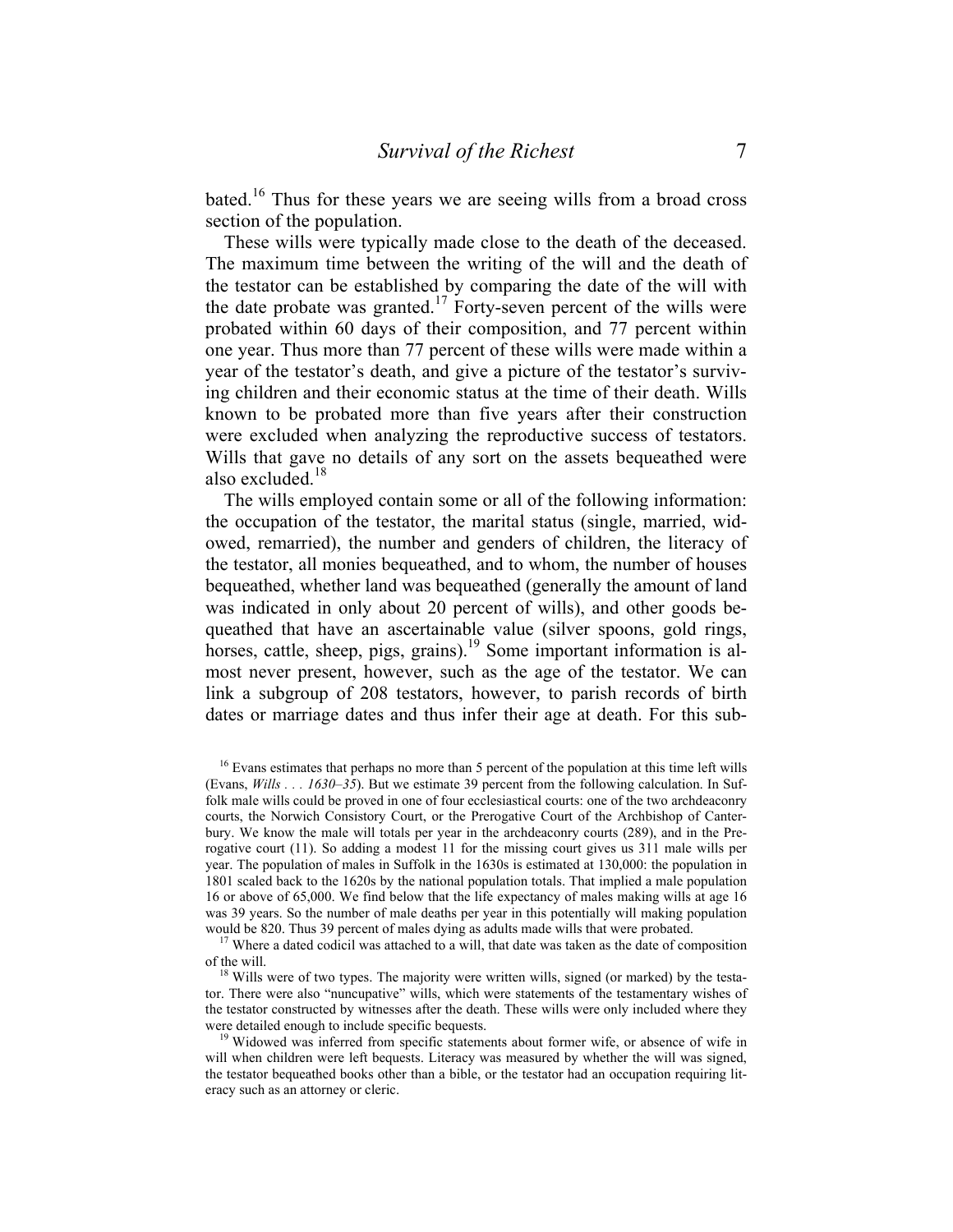group we show that there is no link between age at death and assets bequeathed, so that wealth is not just a proxy for age.

Here is the summary of a typical will from Suffolk in 1623:

JOHN WISEMAN of Thorington, Carpenter (signed with X), 31 January 1623. To youngest son Thomas Wiseman, £15 paid by executrix when 22. Wife Joan to be executrix, and she to bring up said Thomas well and honestly in good order and education till he be 14, and then she is to bind him as apprentice. To eldest son John Wiseman, £5. To son Robert Wiseman, £5 when 22. To daughter Margery, £2, and to daughter Elizabeth, £2. To son Matthew Wiseman, £0.25. Rest of goods, ready money, bonds, and lease of house where testator dwells and lands belonging to go to wife Joan. Probate, 15 May 1623.<sup>20</sup>

 Wills of this period, unlike the wills of the fifteenth century investigated by Thrupp and Gottfried, seem to typically mention nearly all surviving children or their descendants.<sup>21</sup> Potentially some children were omitted from wills by being left no bequest. But we show that the numbers of omitted children must be small. Daughters were much more likely than sons to be excluded from wills: either because they were already married and had received their share of the inheritance in dowry, or because they received no bequest. Where they can be valued bequests to daughters are generally smaller than for sons. For example, John Pratt of Cheveley, Cambridge left each son £5, but each daughter only  $\text{\pounds}2^{22}$  Also daughters often received gifts at marriage that were to have been regarded as being their share of the inheritance. John Hynson of Fordham, Cambridge left to his two unmarried daughters Margaret and Mary £30 each. His three married daughters, whose names were not even given, were described thus "To my 3 daughters who are married 10s (£0.5) each."<sup>23</sup>

 Thus daughters were more likely to be omitted than sons. Hence the ratio of boys to girls named in wills can be used as one test of whether many children were being omitted. Also by looking at this ratio by the wealth or social status of testators we can test more importantly whether poor testators were more likely to omit children from their will.

 On the overall rate of omissions of children consider Table 3, which shows the number of children, and of sons and daughters mentioned in wills by the residence of the testator. The ratio of boys to girls overall would be about 1.05 at birth, 1.03 at ages one to 25, then switching

<sup>&</sup>lt;sup>20</sup> Allen, *Wills*, p. 266.<br><sup>21</sup> The wills investigated by Thrupp and Gottfried for the years 1412–1492 imply that throughout this period even the relatively advantaged group of testators with probated wills suffered catastrophic losses of one-third to two-thirds of the population each generation (Thrupp, "Problem," table 2, p. 115; and Gottfried, *Epidemic Disease*). 22 Evans, *Wills . . . 1636–38*, p. 108. 23 Evans, *Wills . . . 1636–38*, p. 217.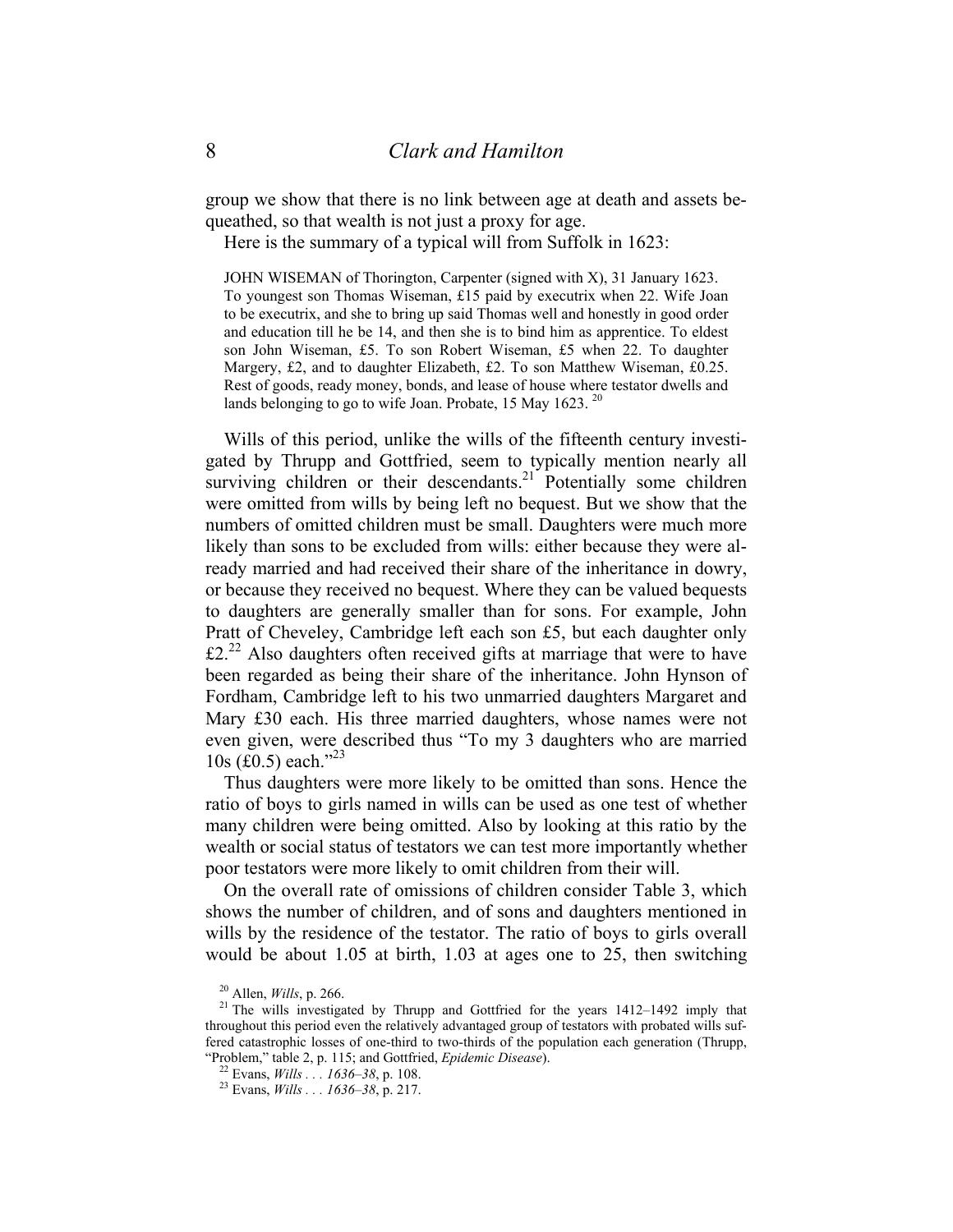| Residence | Number of Wills<br>with Information<br>on Children | Children<br>per<br>Testator | Sons per<br>Testator | Daughters<br>per<br>Testator | Ratio<br>Sons $\sqrt{ }$<br>Daughters |
|-----------|----------------------------------------------------|-----------------------------|----------------------|------------------------------|---------------------------------------|
| London    | 177                                                | 1.96                        | 0.83                 | 1.08                         | 0.77                                  |
| Town      | 267                                                | 2.43                        | 1.22                 | 1.18                         | 1.04                                  |
| Rural     | 1,806                                              | 2.92                        | 1.51                 | 1.40                         | 1.08                                  |
| All       | 2,250                                              | 2.79                        | 1.42                 | 1.35                         | 1.05                                  |

TABLE 3 SURVIVING CHILDREN PER MALE TESTATOR, ENGLAND, 1585–1638

*Notes*: The numbers of sons and daughters in each row do not always add up to the total numbers of children because in a few cases the total number of children is known, but not the number of sons or daughters. Locations counted as towns were Bristol, Bury St Edmunds, Chelmsford, Colchester, Darlington, and Ipswich.

*Sources*: As for Table 1.

towards a higher ratio of boys in the years 25 to 45 as women experience higher mortality from childrearing.<sup>24</sup> Thus the expected ratio will be 1.03 or above if boys and girls had equal chances of being mentioned in wills. The actual ratio averages 1.05. Thus at most 2 percent more girls than boys are omitted from wills. But given that girls were so much more likely to be excluded if any children were this implies that the overall omission rate for children was very low. In comparison Gottfried finds for fifteenth-century wills that at least 38 percent of daughters were omitted from the wills.<sup>25</sup>

 We use the ratio of boys to girls as one test of whether the omission rates varied by time period, social class, and the wealth of the testator. For each testator with at least one child we calculated the proportion which was boys (thus ranging from zero to one). Then we regressed this on various family characteristics—town location, literacy, estimated assets at death, occupation, and decade of the will—weighting by the number of children in the family. Every variable except one had no connection of any kind with the proportion of boys named: town residents, the literate, and those writing wills in later years all named the same proportion of boys to all children, 0.52. Most importantly for our purposes there was no significant connection, quantitatively or statistically, between the assets of the testator and the fraction of children who were boys. When we look at the strong positive association between assets and children below, there is no evidence that it is a product of girls being omitted from the wills of those with little to leave. When we look at social groups, only one of the seven showed any tendency towards more boys, and this was the lowest one, laborers. The proportion of

<sup>&</sup>lt;sup>24</sup> Based on estimated relative male and female mortality rates by age in 1580–1649 (Wrigley et al., *English Population History*, pp. 296, 303).

<sup>&</sup>lt;sup>25</sup> Gottfried, *Epidemic Disease*, pp. 190, 198.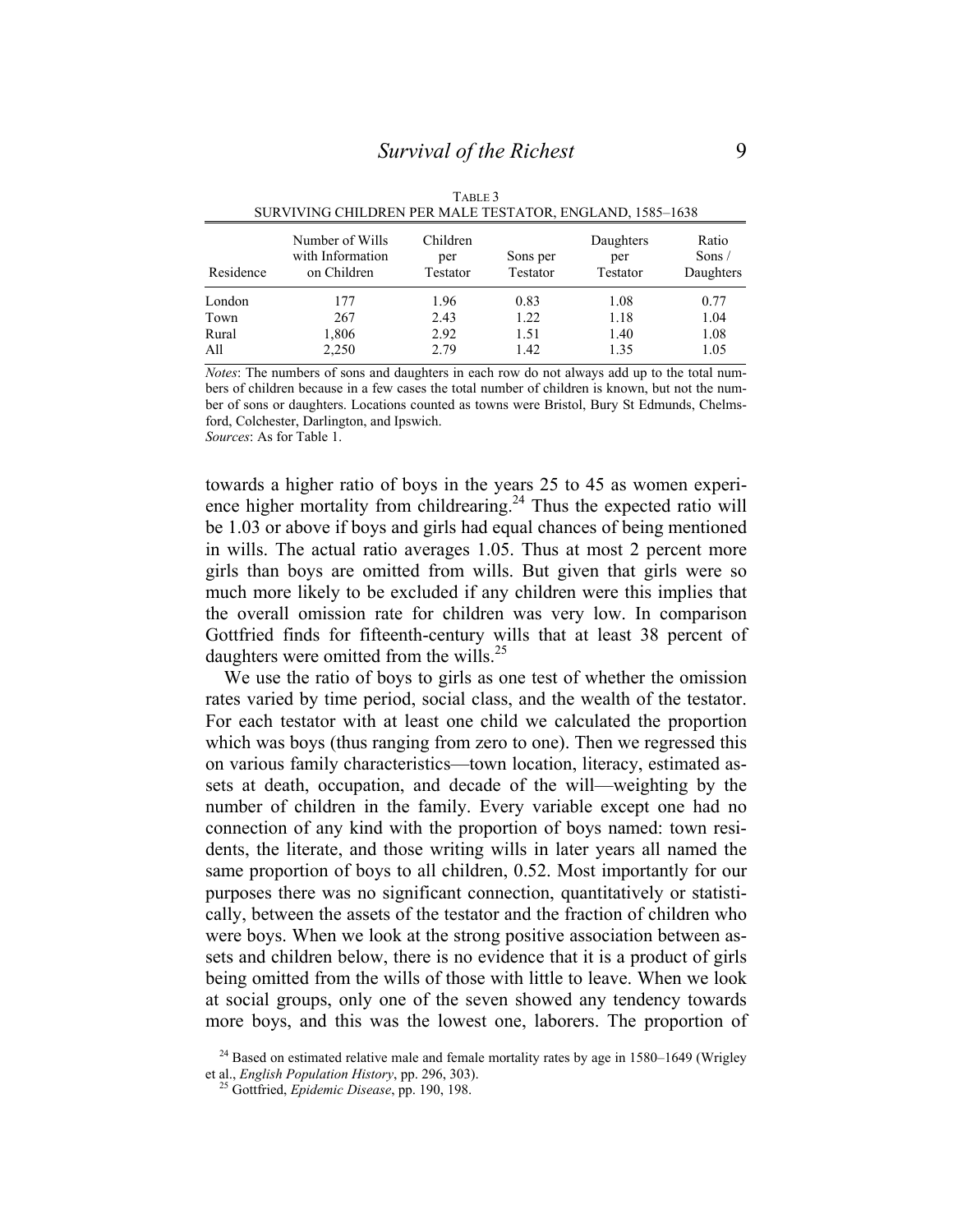boys in the wills of laborers averaged 60 percent, as opposed to 52 percent for the other groups, and despite the small size of this group this difference was big enough to be statistically significant. Because low assets and literacy, both aspects of the laborers as a social group, were not associated with fewer girls appearing in wills, this result is a little anomalous and is perhaps just the result of chance.<sup>26</sup>

 It might be still possible that poor families, having little to leave, more often omitted both boys and girls equally, which our gender ratio test will not discover. We can control for this kind of gender neutral omission by also examining the relationship between wealth and the frequency of either no child being named as an heir, or of no male heir being named. The reasoning is as follows. Even if poorer testators omit some children from their wills because they have few assets, or chose to leave everything to one child, they will certainly not omit all their children for this reason. Further, given the preference for males as heirs, while they might leave assets only to the oldest son, they would not omit all their surviving sons from a will. Thus if we take as an index of fertility either just the frequency of at least one child being named, or the frequency of at least one son being mentioned in the will, this should be proof against the type of omission of children possibly to be found in poorer families. We shall see that when our analysis of fertility is carried out using these as alternative measures the results remain as strong as when using all children.

 Because we are interested in the reproductive success of testators, dead children were counted as surviving offspring if they themselves had produced living offspring. Thus William Cooke of Great Livermere in Suffolk, who died at about age 74, left four living children, but also two dead sons who both had two surviving children.<sup>27</sup> He was counted as having six children.

 As can be seen in Table 3 the average numbers of children per testator were modest. For a population to be just reproducing itself the numbers of children surviving each male at time of death would have to exceed two. It has to exceed two because some of these children are minors who would die before they would reach the age (sixteen or more) where they would be potentially writing wills. We describe below how we link a subsample of the testators to parish records. This enables us to estimate the age distribution of the surviving children, for 379 children. Thirty-three percent of these surviving children were below age 16. Applying the mortality estimates for the general population derived by Wrigley et al. to this age distribution we estimate that for the

<sup>&</sup>lt;sup>26</sup> These results are available on request.

<sup>27</sup> Evans, *Wills . . . 1630–35*, p.359.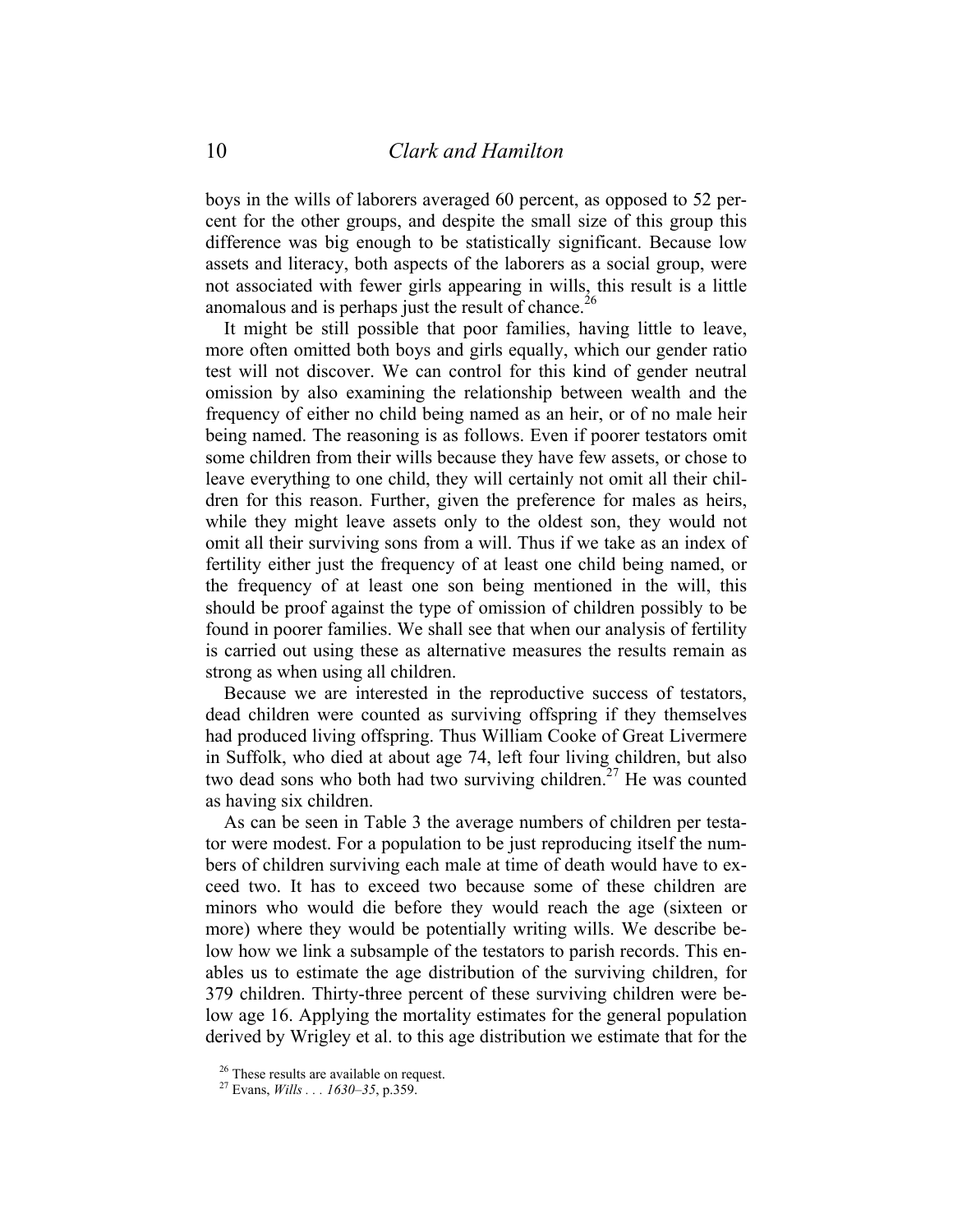| Social Group                | Numbers of<br>Wills Giving<br>Asset<br>Information | Fraction of<br><b>Testators</b><br>Literate | Average Value<br>of Assets<br>Bequeathed<br>(f) | Minimum<br>Estimated<br>Value of Assets<br>Bequeathed<br>(f) | Maximum<br>Value of<br>Assets<br>Bequeathed<br>(f) |
|-----------------------------|----------------------------------------------------|---------------------------------------------|-------------------------------------------------|--------------------------------------------------------------|----------------------------------------------------|
| Gentry                      | 59                                                 | 0.94                                        | 1,084                                           | $\theta$                                                     | 10,935                                             |
| Merchants/<br>professionals | 87                                                 | 0.84                                        | 268                                             | $\theta$                                                     | 1,739                                              |
| Farmers                     | 659                                                | 0.50                                        | 406                                             | $\theta$                                                     | 7,946                                              |
| Unknown                     | 345                                                | 0.44                                        | 154                                             | $\theta$                                                     | 1,360                                              |
| Traders                     | 84                                                 | 0.47                                        | 112                                             | $\Omega$                                                     | 1,390                                              |
| Craftsmen                   | 267                                                | 0.40                                        | 85                                              | $\Omega$                                                     | 525                                                |
| Husbandmen                  | 333                                                | 0.24                                        | 87                                              | $\Omega$                                                     | 1,898                                              |
| Laborers                    | 100                                                | 0.14                                        | 42                                              | $\Omega$                                                     | 210                                                |

TABLE 4 CHARACTERISTICS OF THE SOCIAL CATEGORIES, ENGLAND

*Sources*: As for Table 1.

average testator to get two children who survived to age 16 at least they would need to leave 2.07 children when they died.<sup>28</sup> Thus London testators circa 1620 were definitely not reproducing themselves. Those outside London in smaller towns, with 2.43 surviving children per testator, were experiencing a population growth of less than 20 percent per generation. Country testators, however, were growing by 40 percent per generation.

#### ESTIMATING ECONOMIC STATUS

From the information in the wills we can estimate the economic status of the testator in two ways. The first is from the occupation ascribed to the testator. The second is from estimating the value of assets bequeathed. To simplify the occupation structure somewhat we organized male testators into the seven social categories shown in Table 4. As can be seen these categories as a whole correlate well with two other measures of social status, literacy and assets bequeathed (derived below). Thus these occupations alone explain 18 percent of the variation in income. But within each social group there are wide variations in the economic position of the testator. There were laborers as rich as the average craftsman or trader, and craftsmen as rich as the average merchant, cleric, or attorney. Many husbandmen were richer than the average yeoman. Similarly, some laborers were literate, and many yeomen illiterate. So the social labels given in the wills are loose.

<sup>28</sup> The survival rates used were from Wrigley et al., *English Population History*, p. 215.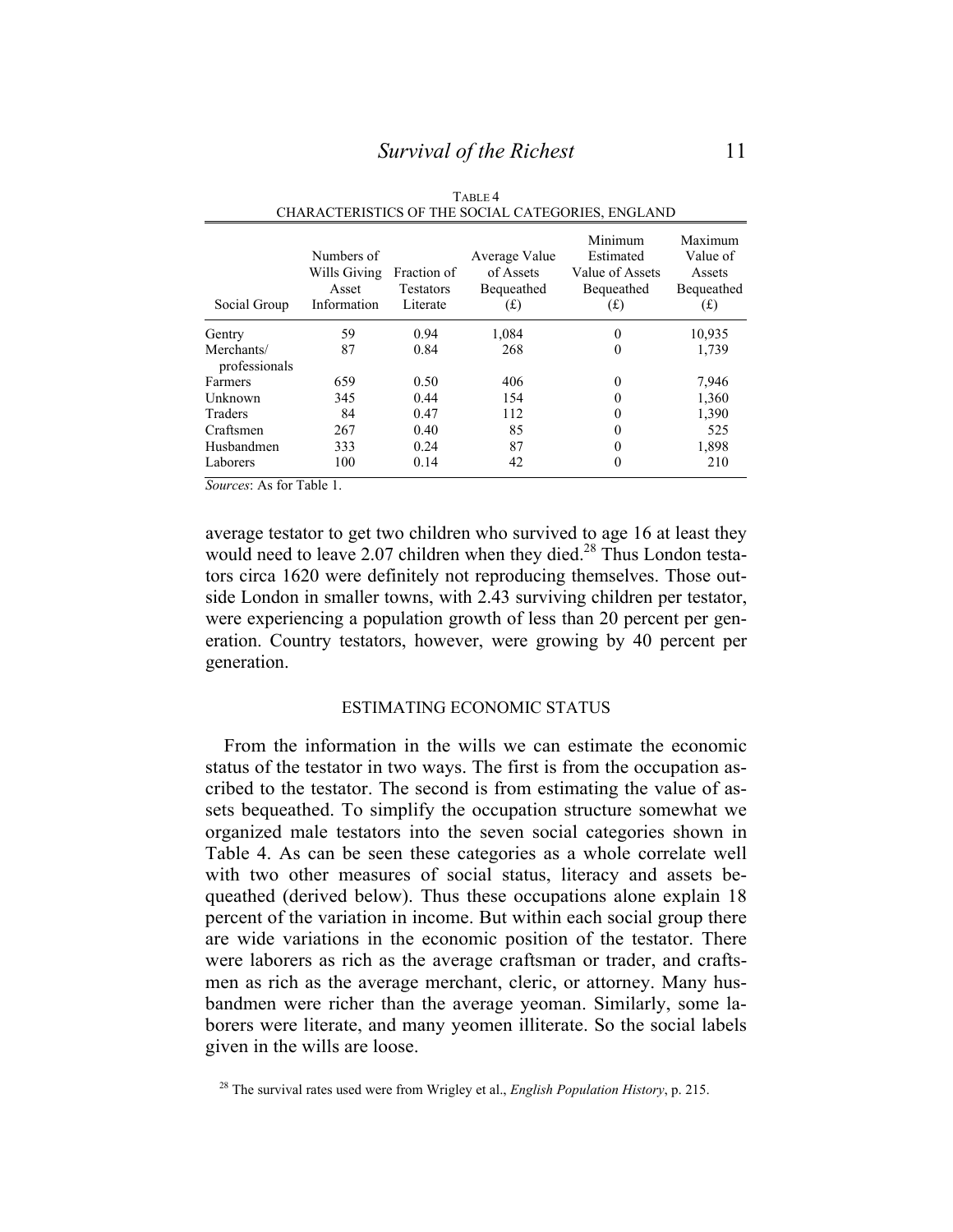The estimated assets of testators were constructed from the information in wills by adding together the cash payments directed by the testator, with the estimated value of houses, land, animals, and grain bequeathed by the testator. Although land was bequeathed in 975 of the wills in our sample, in only 209 cases, one in five, was the area of the land indicated. To infer the area in the other 766 cases, we estimated for the observed cases area as a function of other features of the will: the number of houses bequeathed, the number of additional parishes the land was described as lying in, the total amount of cash and goods bequeathed, an indicator for the literacy of the testator, an indicator for whether the testator lived in a town, an indicator of whether the person engaged in farming, and indicators for each occupational group. The functional form that best fit the observed cases was chosen by experiment. Thus the estimated expression was

 $c_i$ OCCUP<sub>i</sub> + e  $b_5$ DLITUNKNOWN +  $b_6$ DTOWN +  $b_7$ FARMER +  $b_4 MOREPAR + b_3 BEQROOT + b_4 DLIT +$  $log(AREA) = a + b_1HOUSE1 + b_2HOUSE2 + b_3HOUSE3 + b_4HOUSE3$ *i*  $\sum c_i OCCUP_i +$ 

where *HOUSE*1 was an indicator set to one if one house was bequeathed, *HOUSE*2 an indicator for two houses, *HOUSE*3 an indicator for three or more houses, *MOREPAR* an indicator for land left in more than one parish, *BEQROOT* the square root of the value of cash and stock bequeathed, *DLIT* an indictor for a literate testator, *DLITUNKNOWN* an indicator for someone whose literacy is unknown, *DTOWN* an indicator for a town dweller, *DFARMER* an indicator for someone engaged in farming, and  $\text{OCCUP}_i$  indicators for the six occupational groups defined previously other than laborers. *DFARMER* was set to one if the testator left farm animals or grain in the will, or left farm implements. To normalize for changes in the price level over the years 1585–1836 the *BEQROOT* variable in the equation was constructed using the actual cash bequests in the will normalized by the average price level in each of the decades 1580–1589, 1590–1599, 1600–1609, 1610–1619, 1620–1629, and 1630–1639. To this was added the value of the stock left calculated using a standard set of values normalized to the 1630s: horses £5, cattle £4, sheep £0.5, pigs £2, wheat (bu.) £0.21, barley/malt (bu.)  $\pounds 0.10$ , oats (bu.) £0.07, peas/beans (bu.) £0.12, silver spoons £0.375, gold rings £1.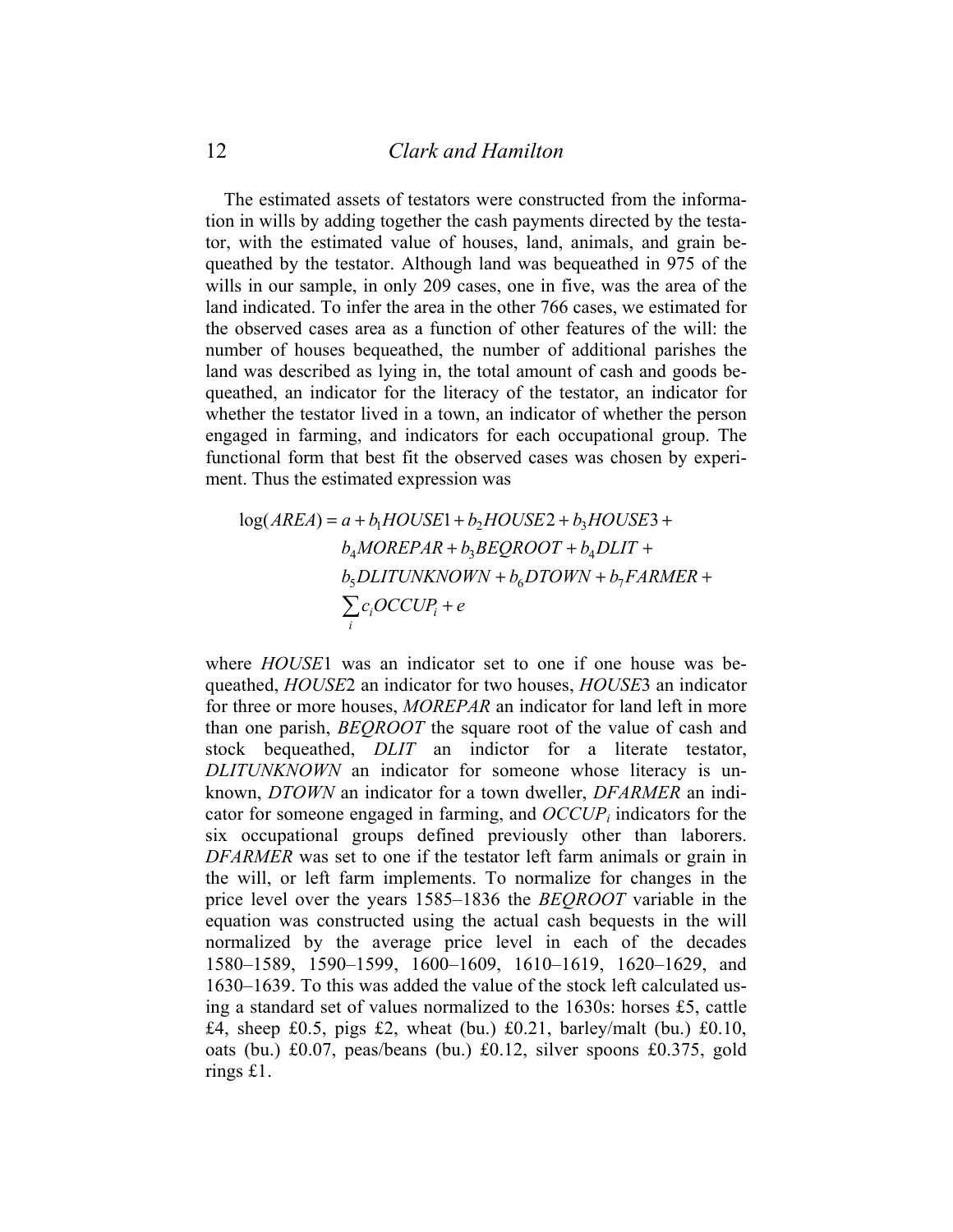| Variable                      | Coefficient Value | <b>Standard Error</b> |
|-------------------------------|-------------------|-----------------------|
| Intercept                     | $-0.508$          | 0.416                 |
| One house                     | 0.368             | 0.206                 |
| Two houses                    | $0.818**$         | 0.235                 |
| More than two houses          | $1.042**$         | 0.261                 |
| More than one parish          | $0.541*$          | 0.231                 |
| Square root of other bequests | $0.0465**$        | 0.0137                |
| Literacy unknown              | 0.290             | 0.195                 |
| Literate                      | $0.496**$         | 0.164                 |
| Town dweller                  | $-0.752$          | 0.437                 |
| Engaged in farming            | 0.181             | 0.170                 |
| Occupation                    |                   |                       |
| Gentry                        | $2.620**$         | 0.630                 |
| Merchants/professionals       | $1.248*$          | 0.483                 |
| Farmers                       | 1.895**           | 0.390                 |
| Traders                       | 0.993             | 0.562                 |
| Craftsmen                     | 0.730             | 0.437                 |
| Husbandmen                    | $1.148**$         | 0.403                 |
| Unknown                       | $1.416**$         | 0.407                 |

TABLE 5 ESTIMATING MISSING LAND AREAS

 $* =$  significant at the 5 percent level.

\*\* = significant at the 1 percent level.

*Sources*: As for Table 1.

Table 5 shows the estimated coefficients and their statistical significance. Most of the statistically significant associations are in the direction we would expect. People leaving more houses and cash leave more land, as do literate people, people engaged in farming, and people of higher occupational status such as gentry, farmers, and merchants. The  $R^2$  is 0.512, which means that we explain more than half of all the variation in reported land areas with the reported characteristics. The areas of land actually observed ranged from 0.25 to 235 acres. The areas imputed ranged from 0.9 to 653 acres. The imputation of areas will thus be extremely noisy for cases where the area imputed is greater than 200 acres. But since any imputation of area of above 100 acres puts the person in our top income class we think this is not a major problem.

 We then constructed a monetary measure of the wealth bequeathed by the testator at the time of death by adding to the value of the money and stock bequeathed an estimated value for houses (£40 each) and for land (£10 per acre).<sup>29</sup> That is

<sup>&</sup>lt;sup>29</sup> The house values are from Clark, "Shelter," and the land values are from Clark, "Farmland." We are aware that houses in country parishes were worth less than those in towns, but felt that not too much distortion was introduced by simply having a common value for all housing.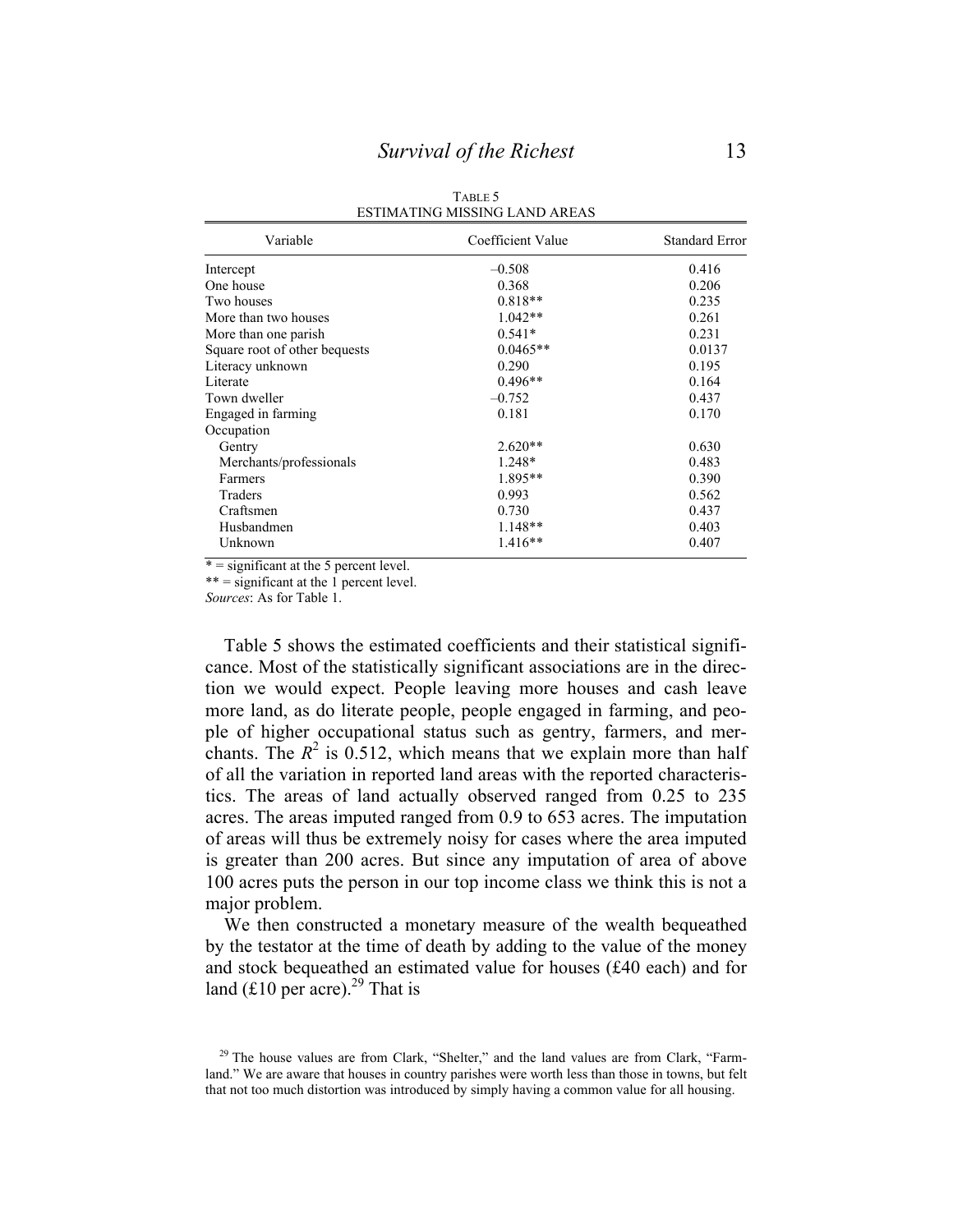$$
BEQUEST = CASH + VALUE OF STOCK + HOUSES \times 40 +
$$
  
LAND \times 10

For male testators for whom we have enough information to estimate assets bequeathed, the average value of assets equaled £235 in 1630s prices (1.1 houses (£44), 9.9 acres of land (£99), £88 in cash bequests (in the prices of 1630–1639) and £4 in stock). But the median value was only £99.8. This would generate an annual income of about £6 at the return on capital typical of this period. The yearly earnings of a carpenter in this period would be about £18, and of a laborer £12.<sup>30</sup>

 One problem with this method of estimating the total bequest is that often the cash payments to children were to be paid by those who got the real assets, so rather than being in addition to the real assets they were a charge on them. But instead of trying to distinguish cases where the cash was an addition to real assets listed, rather than just a charge on these assets, we took the view that a true index of the wealth of the testator was likely to be more accurately revealed by the sum of these four components. Where more cash is charged against real assets the greater are these real assets likely to be.

#### ECONOMIC STATUS AND REPRODUCTIVE SUCCESS

 Were the numbers of surviving children linked to the likely income of the person in these years? We sorted males with information on bequests into eight asset classes: £0–9, £10–24, £25–49, £50–99, £100– 199, £200–499, £500–999, and £1,000 and above. The class sizes were chosen in part to distribute the testators approximately equally between the classes. $31$  Thus the bottom four income groups cover the bottom 50 percent of the population, the top four the other 50 percent. We did this so that the estimation of the effect of wealth on net fertility would be free to take any form as wealth levels changed. We also estimated the effect in a parametric way using the square root of assets as the independent variable, and the association of assets and reproductive success was still very strong.

 Table 6 shows the estimated association between assets and surviving children for all testators, and restricted to testators married at least once. Controls are included for town residence, and for the testators whose will revealed that they actually engaged in farming (by leaving grain, farm animals, or farm implements to their children). The estimate is done with a negative binomial regression because the number of children

<sup>&</sup>lt;sup>30</sup> See Clark, "Land Hunger," for the rates of return. Clark, "Condition," gives the wage rates. <sup>31</sup> The shares in each class were  $0.16, 0.08, 0.11, 0.15, 0.18, 0.19, 0.09,$  and  $0.04$  respectively.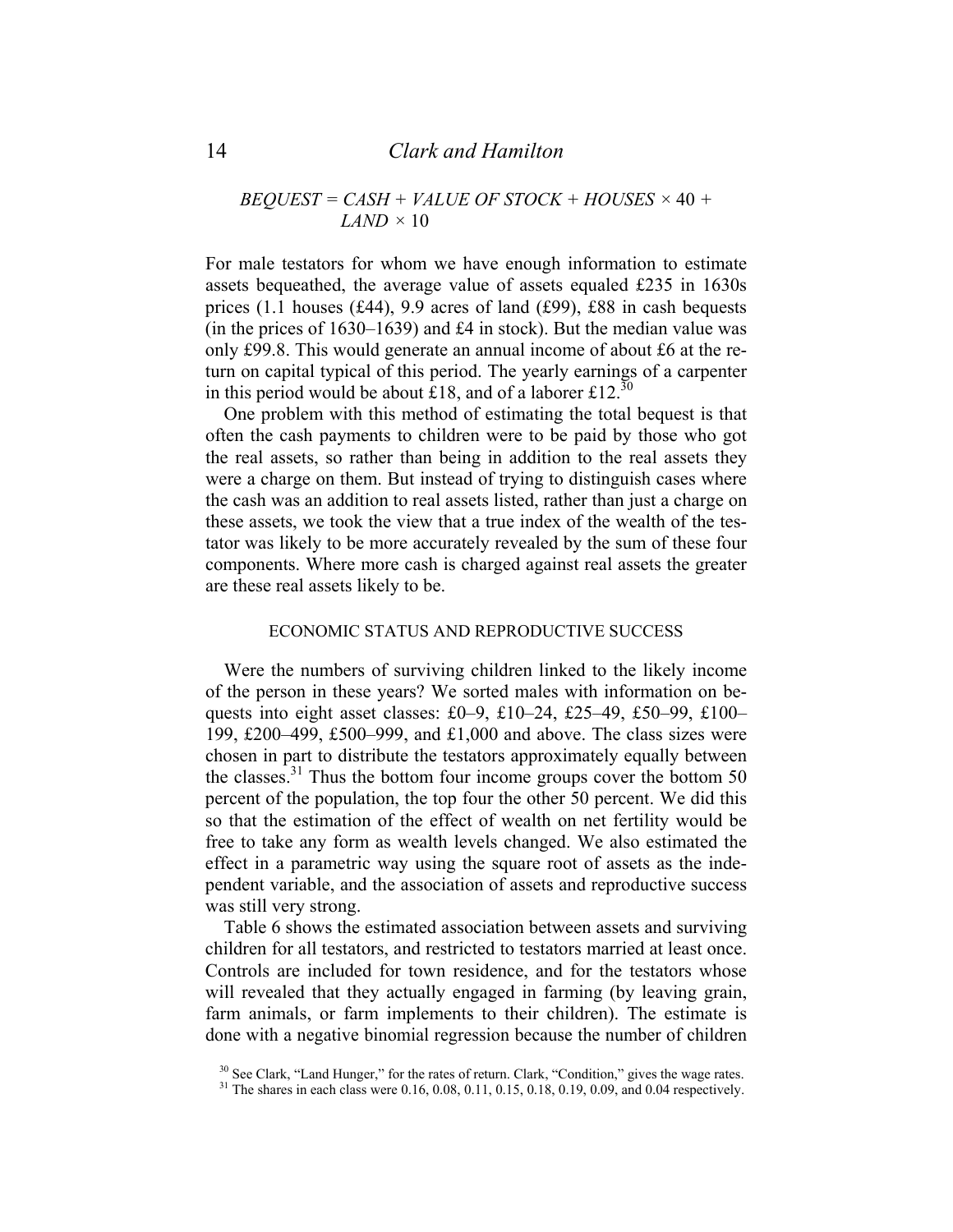|                         |                            | ASSETS AND REPRODUCTIVE SUCCESS |                                         |                                    |  |  |  |
|-------------------------|----------------------------|---------------------------------|-----------------------------------------|------------------------------------|--|--|--|
| Independent<br>variable | Children, All<br>Testators | Children,<br>All Married        | Some Male Heir,<br><b>All Testators</b> | Some Heir,<br><b>All Testators</b> |  |  |  |
| Regression type         | Negative<br>Binomial       | Negative<br>Binomial            | Probit                                  | Probit                             |  |  |  |
| Bequests, £10-24        | 0.031                      | 0.073                           | $-0.006$                                | $-0.003$                           |  |  |  |
|                         | (0.093)                    | (0.085)                         | (0.125)                                 | (0.130)                            |  |  |  |
| Bequests, £25-49        | $0.334**$                  | $0.285**$                       | $0.236*$                                | $0.371**$                          |  |  |  |
|                         | (0.082)                    | (0.073)                         | (0.115)                                 | (0.124)                            |  |  |  |
| Bequests, £50-99        | $0.358**$                  | $0.307**$                       | $0.324**$                               | $0.353**$                          |  |  |  |
|                         | (0.076)                    | (0.068)                         | (0.107)                                 | (0.113)                            |  |  |  |
| Bequests, $£100-199$    | $0.451**$                  | $0.379**$                       | $0.449**$                               | $0.469**$                          |  |  |  |
|                         | (0.073)                    | (0.065)                         | (0.105)                                 | (0.112)                            |  |  |  |
| Bequests, £200-499      | $0.580**$                  | $0.513**$                       | $0.508**$                               | $0.638**$                          |  |  |  |
|                         | (0.072)                    | (0.064)                         | (0.105)                                 | (0.115)                            |  |  |  |
| Bequests, £500-999      | $0.673**$                  | $0.574**$                       | $0.526**$                               | $0.526**$                          |  |  |  |
|                         | (0.086)                    | (0.075)                         | (0.124)                                 | (0.146)                            |  |  |  |
| Bequests, £1,000-       | $0.737**$                  | $0.681**$                       | $0.549**$                               | $0.531**$                          |  |  |  |
|                         | (0.102)                    | (0.088)                         | (0.166)                                 | (0.181)                            |  |  |  |
| Town                    | $-0.213**$                 | $-0.183**$                      | $-0.231*$                               | $-0.237*$                          |  |  |  |
|                         | (0.067)                    | (0.060)                         | (0.095)                                 | (0.100)                            |  |  |  |
| Farm occupation         | $0.117**$                  | 0.075                           | $0.189**$                               | $0.339**$                          |  |  |  |
|                         | (0.046)                    | (0.039)                         | (0.074)                                 | (0.085)                            |  |  |  |
| Constant                | 0.644                      | 0.807                           | 0.098                                   | 0.401                              |  |  |  |
|                         | (0.059)                    | (0.054)                         | (0.080)                                 | (0.083)                            |  |  |  |
| $\overline{N}$          | 1,933                      | 1,735                           | 1,933                                   | 1,933                              |  |  |  |
| Pseudo $R^2$            | 0.018                      | 0.019                           | 0.026                                   | 0.039                              |  |  |  |

TABLE 6 ASSETS AND REPRODUCTIVE SUCCESS

 $* =$  significant at the 5 percent level.

\*\* = significant at the 1 percent level.

*Notes*: In each case the constant refers to the average number of surviving children for an illiterate testator in a rural parish with fewer than £10 in bequests. *Sources*: As for Table 1.

per testator is a count variable, but with over dispersion compared to the Poisson distribution.<sup>32</sup> The estimated coefficients in Table  $\overrightarrow{6}$  thus need to be exponentiated to give the estimated numbers of children per testator in each asset class.

 Figure 2 shows the estimated numbers of children per male of each bequest class for England as a whole outside London as revealed by the wills. For all married men, someone with less than £10 in bequests would typically have fewer than two children, whereas someone with £1,000 or more, nearly four children. As Table 6 and Figure 2 shows the

<sup>32</sup> See Cameron and Trivedi, *Regression Analysis*, p. 70.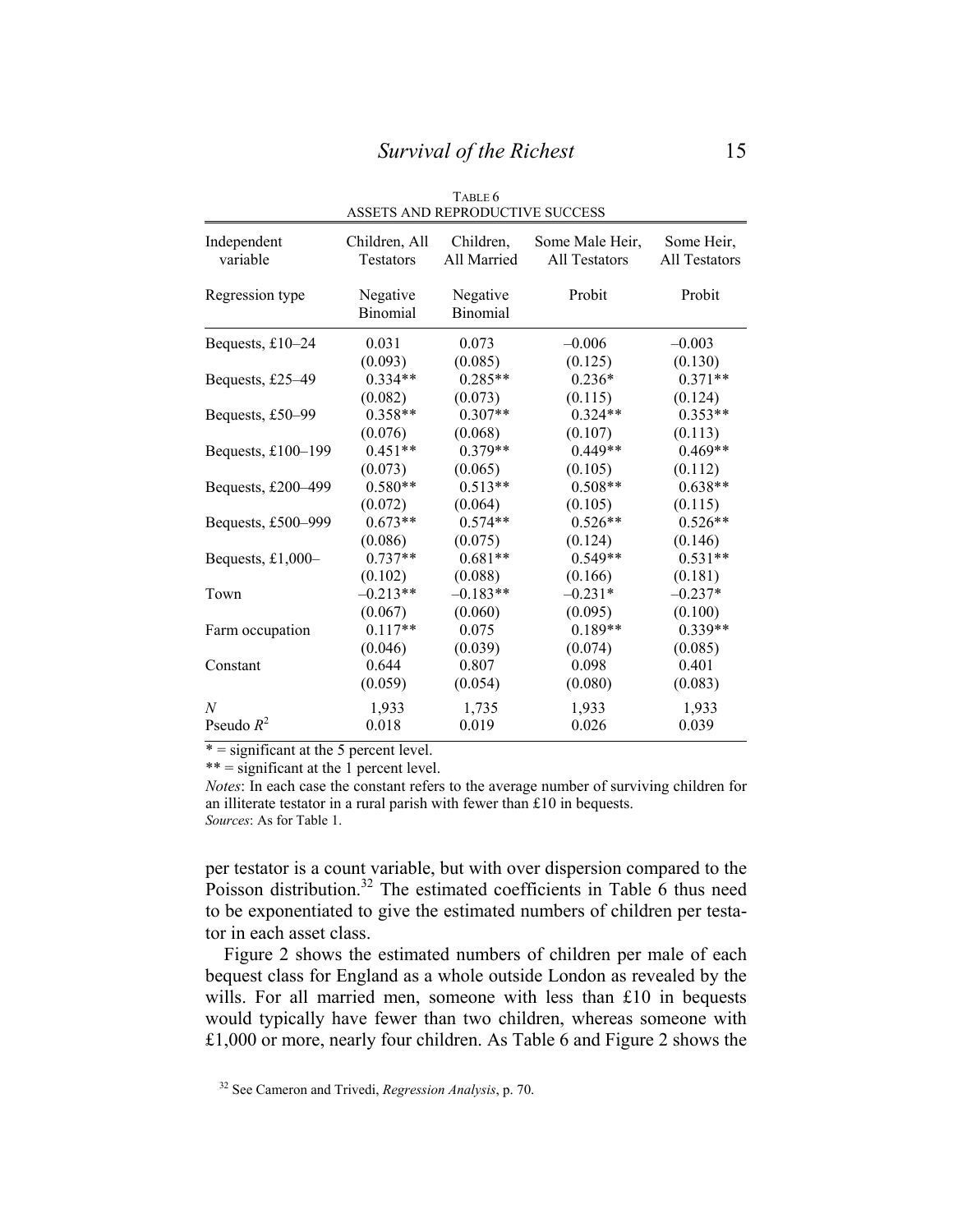

*Source*: Table 6.

link between assets and surviving children is extremely strong both statistically and quantitatively. If we instead estimate the link parametrically using the square root of assets as the independent variable, because the link between assets and reproductive success is nonlinear, we get a similar quantitatively and statistically strong coefficient on the square root of assets.<sup>33</sup> Given that we have a very noisy measure of assets bequeathed, the true relationship between assets and children is most likely even stronger than shown in the figure.

 The link shown here between assets and surviving children cannot be an artifact created by poorer testators omitting some children because they had nothing to bequeath them. This is evident in a number of ways. First we know from the work of Wrigley and his associates that the typical male testator in England in these years would leave 2.58 surviving children.<sup>34</sup> So testators with assets with four children per family must be producing substantially more surviving children than the general population, and by inference than the poorest testators also.

 But we can also see from the evidence of the wills themselves that omission of children by poorer testators cannot explain the result. The

<sup>&</sup>lt;sup>33</sup> We cannot use the more flexible measure of the log of assets as the independent variable because some testators have bequests with zero estimated value (such as clothing, kitchen utensils, work tools). 34 Wrigley et al., *English Population History*, p. 614.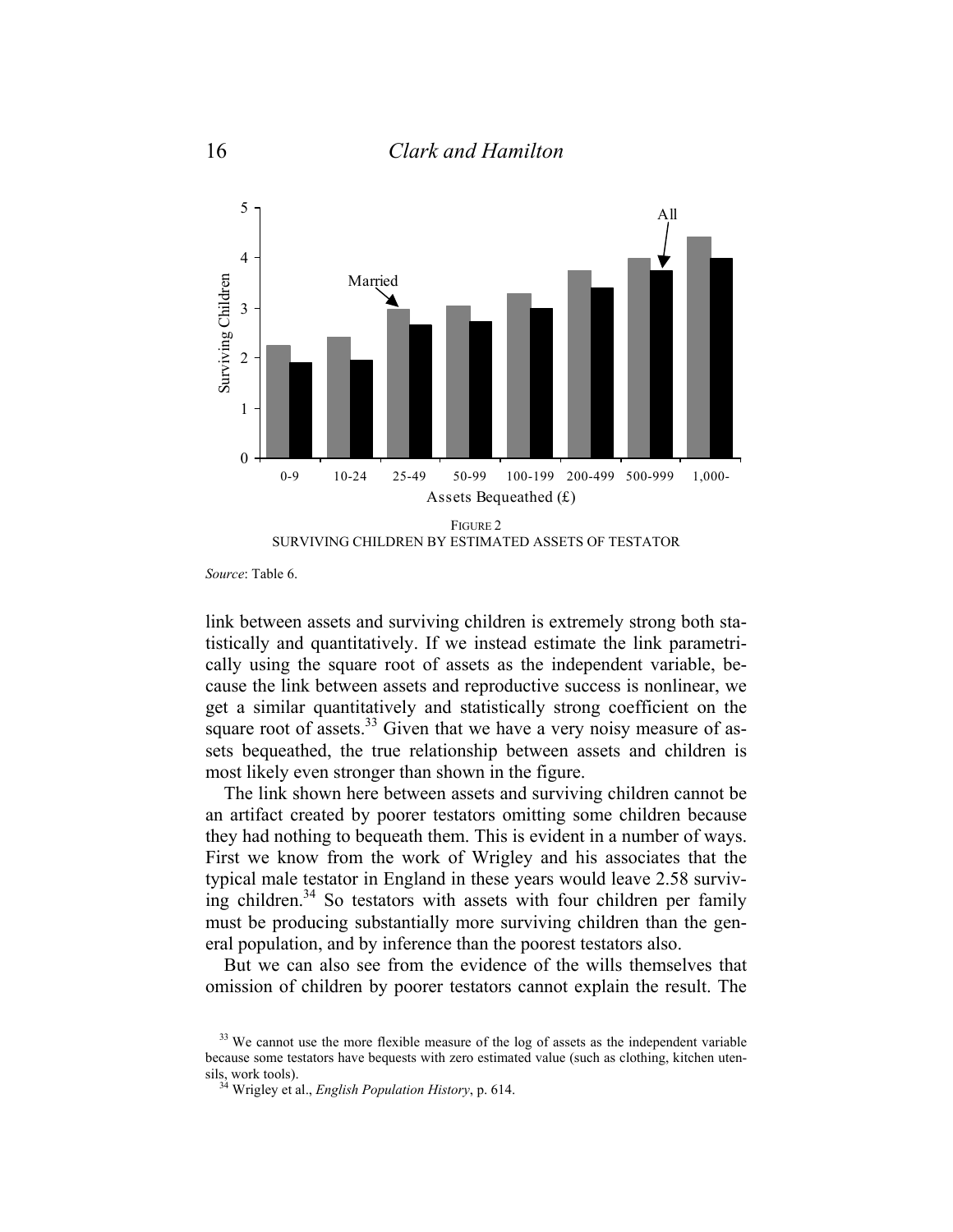

*Source*: Table 6.

fourth column of Table 6 shows the results for estimating (using probit) the likelihood that a testator left at least one son as a function of assets. There is again a strong link quantitatively and statistically. Only 54 percent of the poorest testators would leave a son, as compared to 74 percent of the richest. Figure 3 shows the percentage of testators with a son at each income class. Testators who omitted some children because of insufficiency of assets for bequests would not omit all their sons. Thus if the family size was really the same across rich and poor, the frequency of one son at least appearing in the will should be the same. Clearly it is not. Indeed for the actual distribution of sons across the 619 testators in the top three classes, we can calculate what would happen to the likelihood that a testator had no son if we just randomly removed half of these sons. The answer is that it drops from an observed 74 percent with a son to 56 percent, close to what we observe for the poorest testators. Thus the data here support the idea that the problem is not one that "excess" sons and daughters were not reported by poorer testators.

 The last column of Table 6 reports a similar exercise where we estimated the likelihood that the testator left any heir. Again if net fertility was constant across asset classes, but some children were omitted from the wills of poorer people, this frequency should also be constant across assets classes. Clearly it is not, and again the observed frequency of no heir at the lowest asset level can be predicted closely from the distribution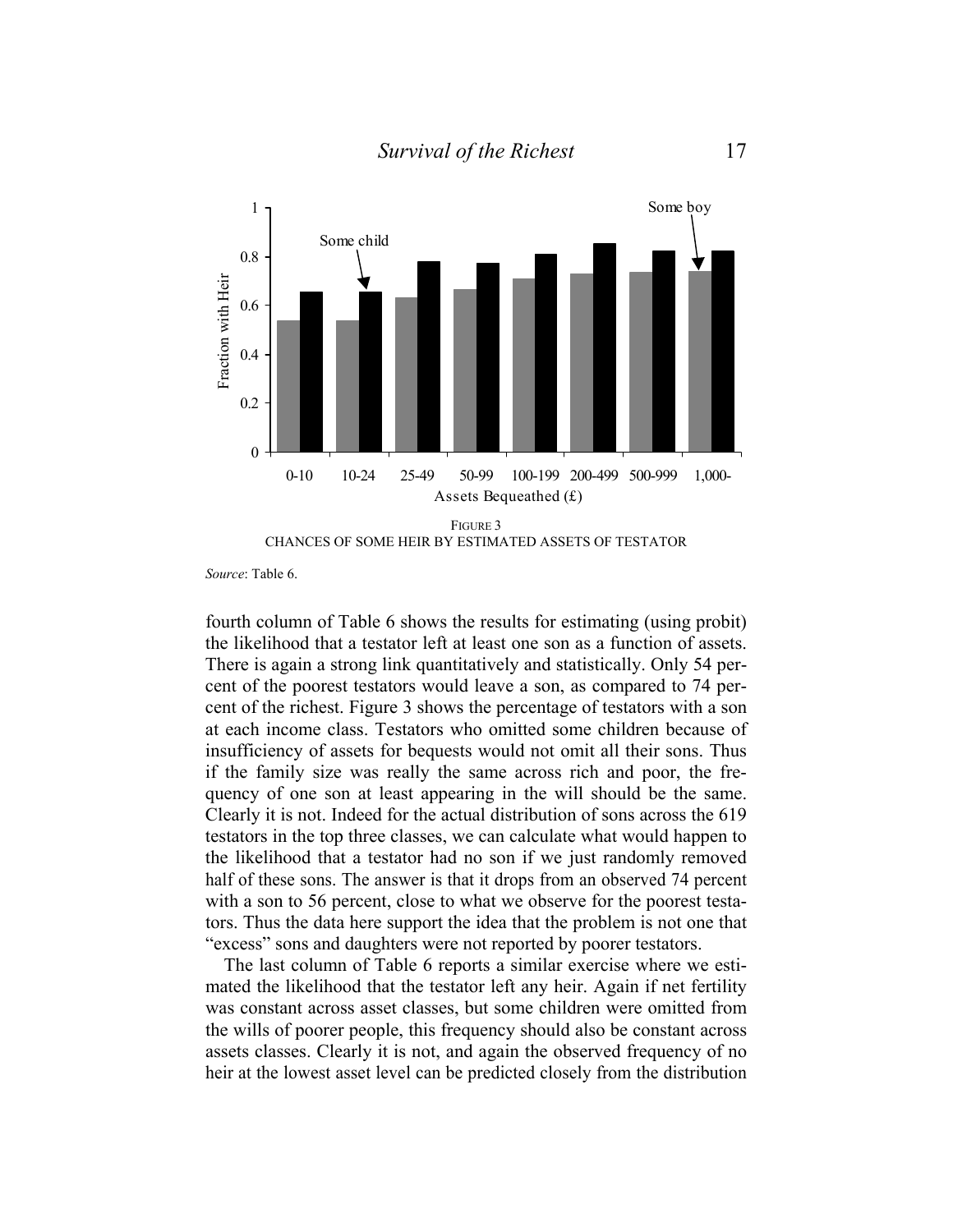| Independent variable      | Children -<br>All | Children -<br>All | Children -<br>Married | Children -<br>Married |
|---------------------------|-------------------|-------------------|-----------------------|-----------------------|
|                           | Testators         | Testators         | Testators             | Testators             |
| Literate                  | 0.057             |                   | $0.087*$              |                       |
|                           | (0.051)           |                   | (0.044)               |                       |
| Husbandmen                | 0.206             | $0.216*$          | 0.166                 | 0.179                 |
|                           | (0.107)           | (0.106)           | (0.093)               | (0.093)               |
| Craftsmen                 | $0.231*$          | $0.259*$          | 0.173                 | $0.208*$              |
|                           | (0.110)           | (0.109)           | (0.096)               | (0.095)               |
| Traders                   | 0.162             | 0.187             | 0.085                 | 0.116                 |
|                           | (0.137)           | (0.137)           | (0.119)               | (0.119)               |
| Unknown                   | 0.040             | 0.063             | 0.152                 | 0.181                 |
|                           | (0.107)           | (0.106)           | (0.094)               | (0.093)               |
| Farmers                   | $0.347**$         | $0.383**$         | $0.297**$             | $0.344**$             |
|                           | (0.102)           | (0.100)           | (0.089)               | (0.088)               |
| Merchants / professionals | $0.259*$          | $0.316*$          | 0.195                 | $0.272*$              |
|                           | (0.129)           | (0.125)           | (0.113)               | (0.110)               |
| Gentry                    | 0.163             | 0.218             | 0.231                 | $0.309*$              |
|                           | (0.142)           | (0.139)           | (0.126)               | (0.123)               |
| London                    | $-0.388**$        | $-0.374**$        | $-0.194*$             | $-0.177*$             |
|                           | (0.092)           | (0.091)           | (0.083)               | (0.083)               |
| Town                      | $-0.217**$        | $-0.232**$        | $-0.183**$            | $-0.201**$            |
|                           | (0.074)           | (0.073)           | (.065)                | (0.064)               |
| Farm occupier             | $0.135*$          | $0.127**$         | $0.098*$              | $0.088*$              |
|                           | (0.048)           | (0.048)           | (0.041)               | (0.041)               |
| Constant                  | 0.811             | 0.791             | 0.935                 | 0.916                 |
| N                         | 2,175             | 2,175             | 1,917                 | 1,917                 |
| Pseudo $R^2$              | 0.010             | 0.009             | 0.008                 | 0.007                 |

TABLE 7 LITERACY, SOCIAL STATUS, AND REPRODUCTIVE SUCCESS

 $* =$  significant at the 5 percent level.

\*\* = significant at the 1 percent level.

*Notes*: In columns 3 the constant refers to the average number of surviving children for an illiterate person in the omitted occupational group (laborers, sailors, and servants) in a rural parish. *Sources*: As for Table 1.

of family sizes at the upper asset classes, just randomly deleting half the children. So the powerful link between assets and numbers of surviving children has nothing to do with some children being omitted from the wills of the poorer testators. We shall also see that it has nothing to do with assets proxying for age either.

 Assets predict reproductive success much better than do our alternative measures of income, which are occupation and literacy. Table 7 shows the estimated coefficients of a negative binomial regression of the numbers of children on literacy and occupational status, controlling again for residence and farming activity by testators. This sample includes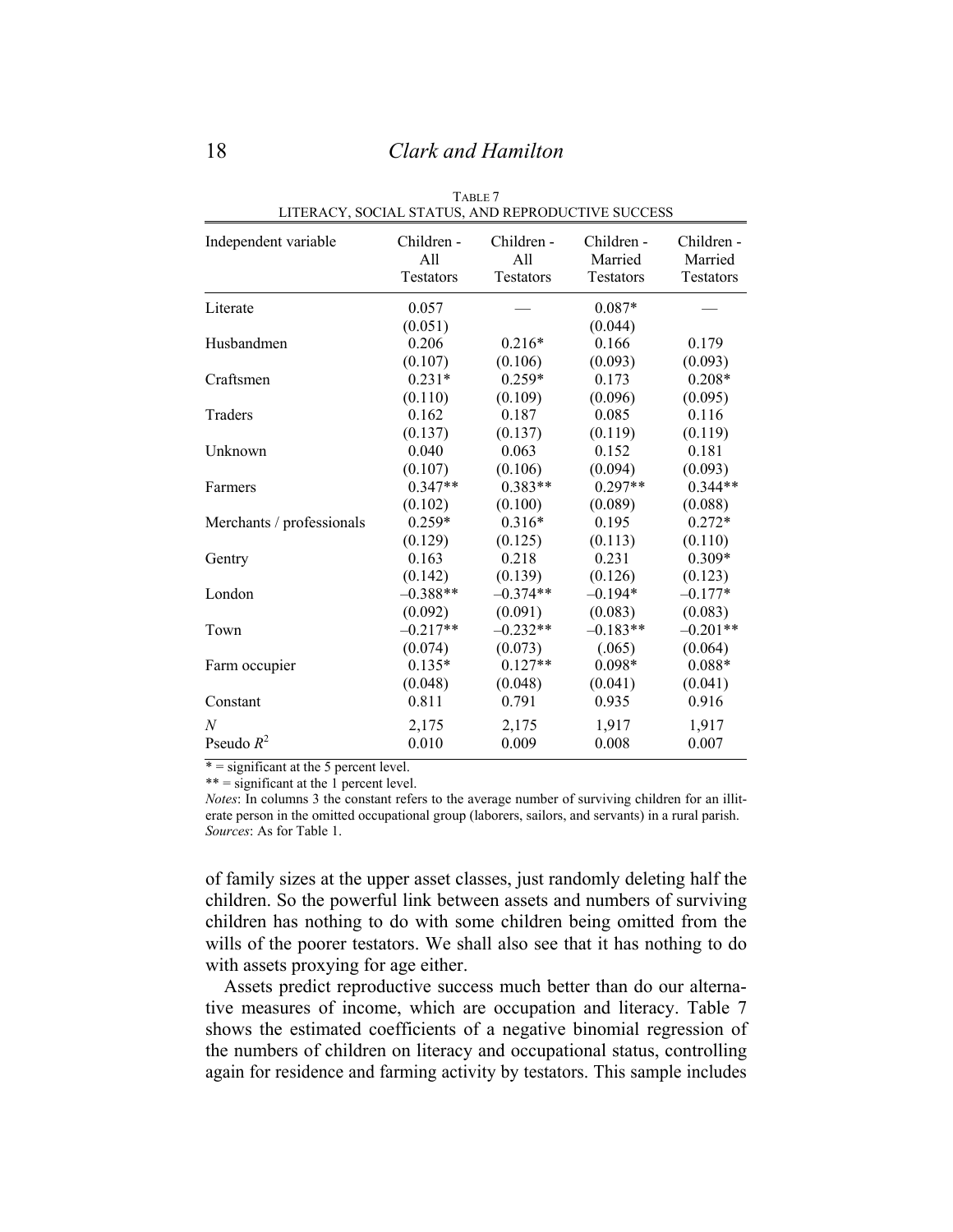

*Notes*: The figure shows the number of surviving children by occupation, controlling for urban versus rural residency. *Source*: Table 7.

also testators in London, so there is a control included also for London residence. The higher social classes do appear to produce more surviving children, but the effect is much weaker than for assets, both statistically and quantitatively. Figure 4 shows the numbers of surviving children by these broad occupational classes, controlling just for residency, as inferred from the negative binomial regression. Testators from the top three social groups produce on average three surviving children compared to 2.2 for laborers. But those described as "gentleman" or "esquire" are not particularly successful in reproduction, perhaps because in this case the term was used for younger people from the upper classes before they acquired an occupation (which would account for the greater proportion of gentry unmarried).

 If we run a regression with assets, literacy, and occupation, both literacy and occupation become both quantitatively and statistically insignificant predictors of net fertility. It seems that only because occupation and literacy are indicators of assets do they on their own also explain reproductive success. Economic status rather than social class is what mattered for reproductive success in England in these years. Presumably this is because the occupational labels used to form people into status classes are imprecise. There were husbandmen who were literate and wealthier than yeomen who were illiterate. There were carpenters who worked for others and owned no assets, and there were carpenters who were employers and engaged in building and leasing property.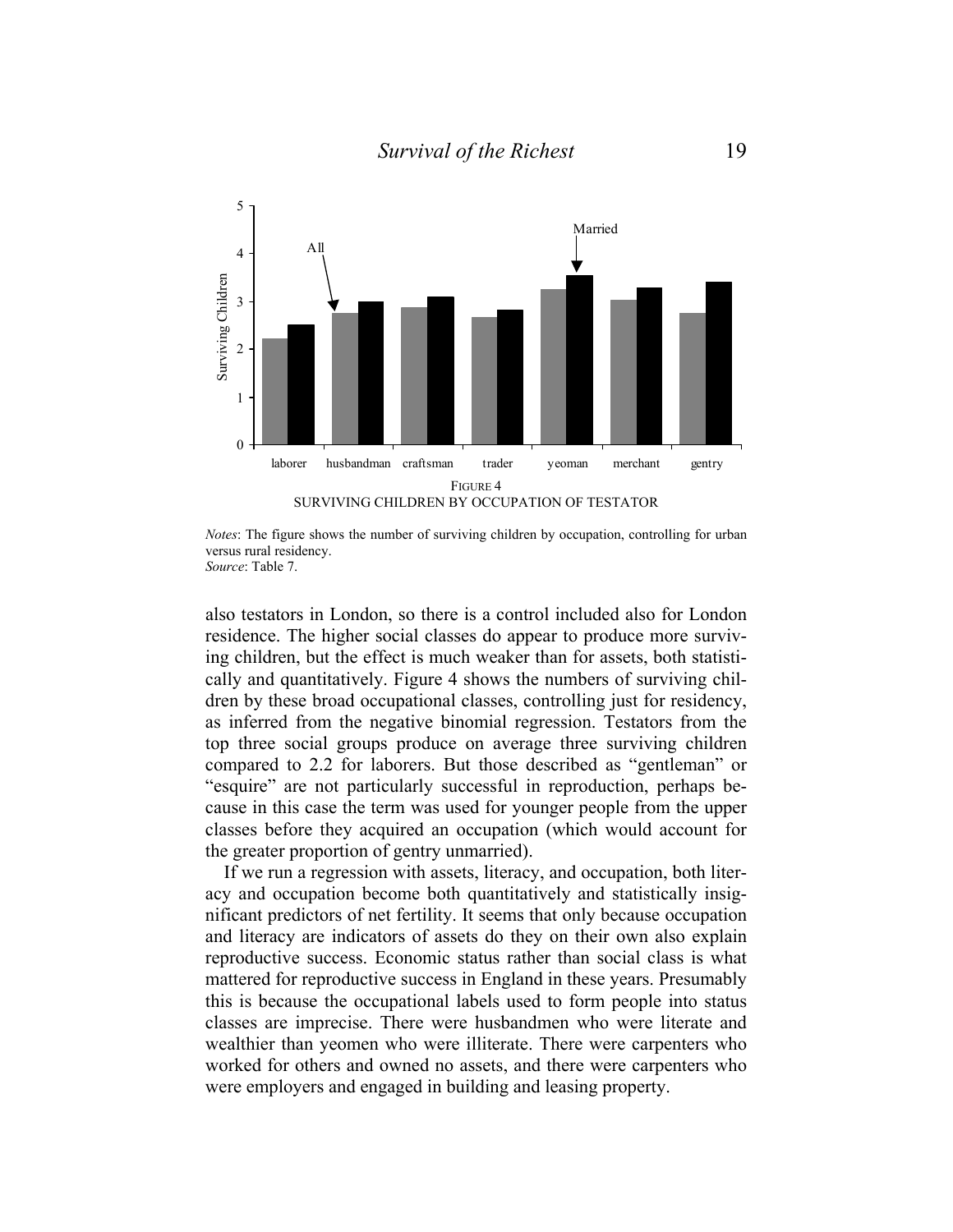| Feature                                    | Wrigley et al. | Sample of Wills<br>with Ages | Number |
|--------------------------------------------|----------------|------------------------------|--------|
| Age at first marriage $(1590-1639)$        | 28.1           | 28.2                         | 48     |
| Time to birth of first known child (years) | 1.33           | 1.60                         | 55     |
| Life expectancy at $25(1640-1649)$         | 30.2           | 30.4                         | 197    |

TABLE 8 CHARACTERISTICS OF SUBSAMPLE VERSUS THE GENERAL POPULATION

*Sources*: Wrigley et al., *English Population History*, mean age at first marriage pp. 130, 134, 149, 165; life expectancy, p. 290, interval to first birth, p. 433. Wills data as for Table 1.

#### AGE, ASSETS AND SURVIVING CHILDREN

 The strong positive association of bequeathed assets with numbers of surviving children might be explained by assets proxying for the age of the testator, if assets were steadily accumulated over the course of men's lives. But we can rule out this possibility using a subgroup of testators in our sample: those whose ages we can establish. We were able to get an estimate of age at time of making the will for 208 of the testators. We did this from one of four sources of information. First from the age being given in the will (2), second from a parish register baptism record (91), third from a parish register marriage record (77), and last is from a parish record baptism record for their oldest known child (38). We infer age from the date of the first marriage using the average age at the first marriage of the 48 testators where we know both baptism and marriage dates. The average age of first marriage for testators was 28.17 years. We infer age from the birth of the first child using the information supplied by 55 cases where we have the marriage date and the date of birth of the oldest child in the will. The average time between marriage and the birth of the first known child was 1.60 years. So in the 37 cases where only the date of birth of the oldest child was known we thus assumed that the testator was born 29.77 years before.<sup>35</sup>

 The data on this subsample whose details can be located in parish registers can be used as a test of how representative our testators are of the general population in these years. Table 8 shows various characteristics of the life experience of our testators with the general population at this time as calculated by Wrigley and his associates. The average age at first marriage and average life expectancy at age 25 are very

<sup>&</sup>lt;sup>35</sup> To locate these testators in any reasonable length of time we had to use a secondary source, transcriptions of birth and marriage information from parish registers in the International Genealogical Index maintained by the Church of Jesus Christ of the Latter Day Saints. This site had a number of inaccuracies. Events in the early months of the calendar year, for example, were often incorrectly ascribed to the previous year, because the transcriber did not realize that the ecclesiastical year did not coincide with the calendar year.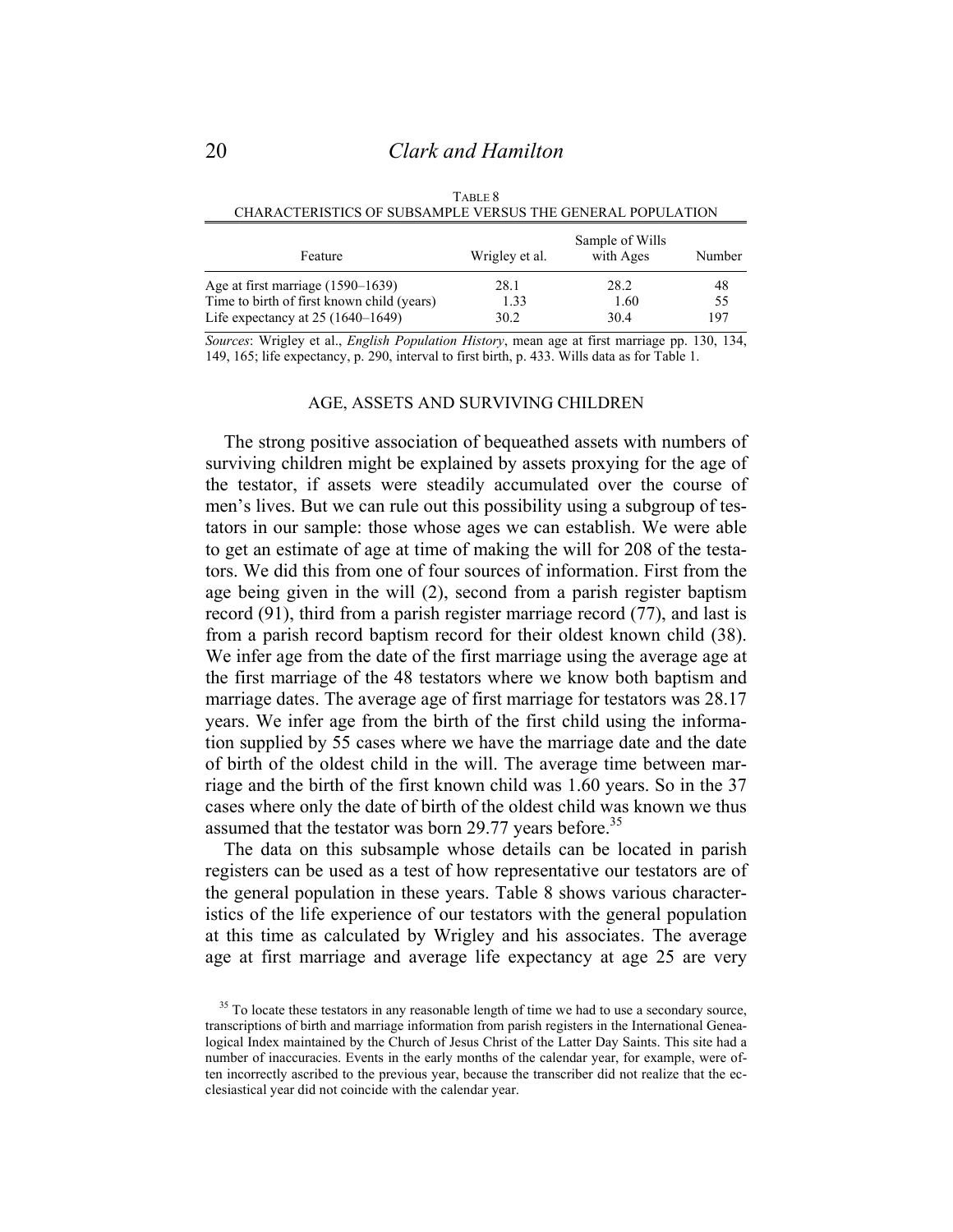

*Source*: See the text.

similar to those of the general population. The length of time between marriage and the Christening of the first child is a bit longer than the 1.33 years Wrigley et al. would suggest. But in our case the matching method used misses some earlier born children who died before the will, but either did not appear in the parish baptism register, or were not located because they had a first name other than that of the surviving children or of the parents.<sup>36</sup>

 When we compare the ages of this subgroup of testators with their estimated assets at time of death we find the pattern shown in Figure 5. Though the ages of the 208 testators varied from 16 to 88, there is little connection between age at making the will and the value of the assets bequeathed. Thus when we regress *ASSETS* on *AGE* there is no significant upwards trend with age, and the fit is extremely weak.

$$
ASSETS = 125.6 + 2.64 \times AGE
$$
  
(1.86)  

$$
R^2 = 0.010
$$

<sup>&</sup>lt;sup>36</sup> In other cases we found the date of such earlier births by looking for an earlier child with the same first names as the testator or his then wife, as first children tended to be named after the parents.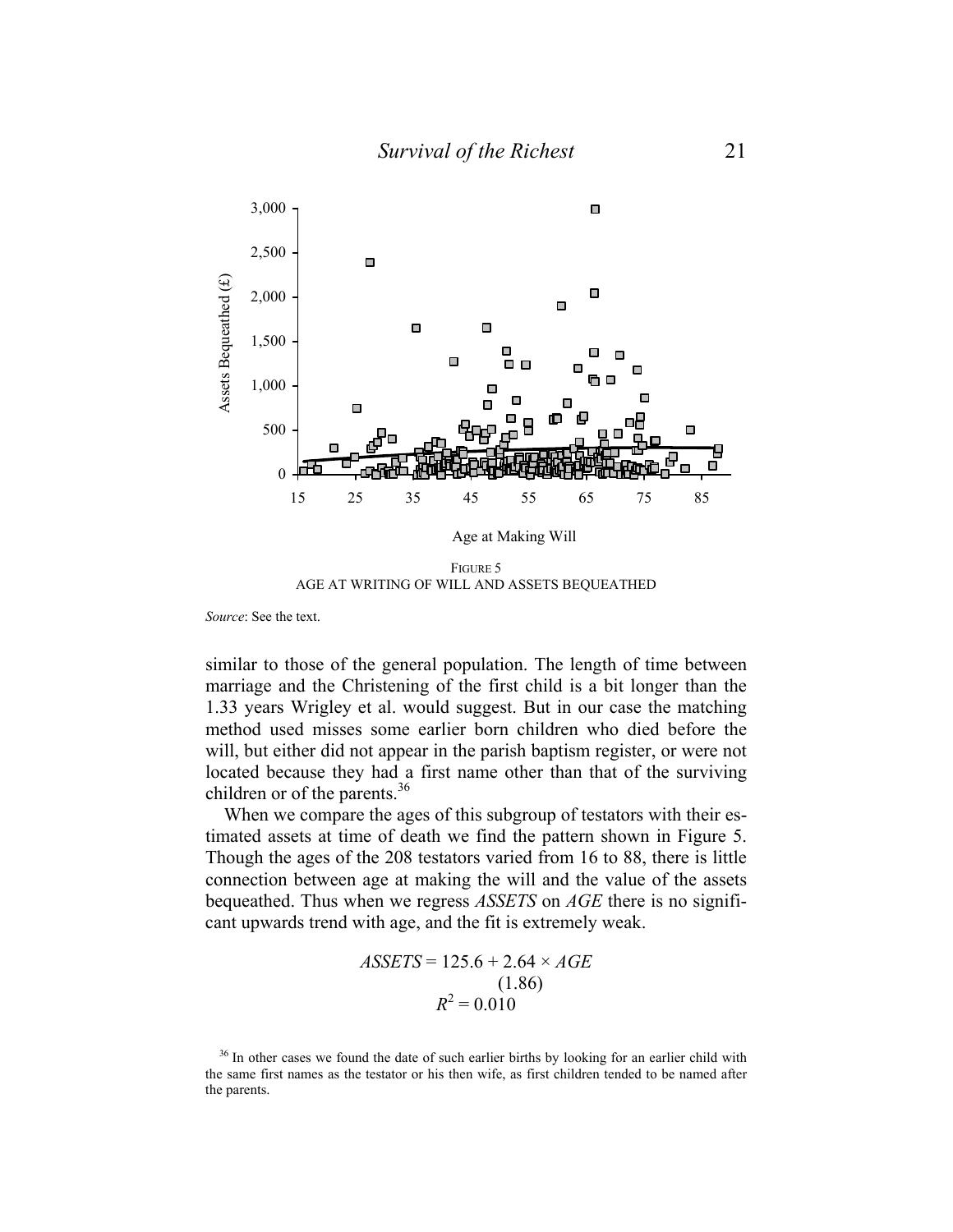with the standard error in parenthesis. Age explains only 1 percent of the variation in assets, so that if assets are highly correlated with net fertility, it cannot be through assets proxying for age.

 Even if we allow for an inverse U shape in assets, as would be predicted by economic theory on the assumption that part of asset holding is to provide income by dissaving in old age, we still find a very poor fit. Regressing now assets on *AGE* and age squared (*AGE*2) we get

$$
ASSETS = 8.1 + 7.60 \times AGE - 0.048 \times AGE2
$$
  
(11.3)  

$$
R^2 = 0.011
$$
 (0.107)

This is shown in the figure as the solid line. The coefficients on *AGE* and *AGE*2 are very imprecisely estimated, so that the exact shape of the relationship is unknown. The extremely low  $R^2$  shows that only 1 percent of the observed variation in assets can be explained by life cycle accumulation behavior.

 These results are completely consistent with other studies of wealth by age in the pre-industrial era and the nineteenth century. Weir, in a study of 47 households in Rosny-Sous-Bois in 1747, also finds that age explains a tiny fraction of the variation in assets or incomes.37 Peter Lindert using a much larger sample of those whose wills were probated in England in 1875 does find that age is significantly correlated with probate wealth, but explains on its own only 2 percent of probate wealth variation. Occupation, in contrast, explains about 19 percent of the variation.<sup>38</sup>

 For the 200 testators for whom we have the size of the bequest and the number of children, we estimated the effect of assets on the numbers of children controlling for the age of the testator. To do this we included indicator variables for testators being aged zero to 29, 30 to 39, 40 to 49, and 50 and above at the time of writing the will. The age variables were important quantitatively and statistically in explaining the numbers of children. But, as would be expected from the foregoing discussion, controlling for age did not eliminate, or even much reduce, the underlying relationship between assets and numbers of surviving children. Figure 6 shows the relationship between assets and children for this reduced sample both uncontrolled and controlling for the age of the testator. The small sample of 200 testators, and the large range of numbers of surviving children, from zero to 13 children, means that the relationship between assets and surviving children is not as smooth as for the larger sample. But it is still clearly there.

<sup>&</sup>lt;sup>37</sup> Weir, "Family Income," p. 11.

<sup>38</sup> Lindert, "Luncrens Angliae."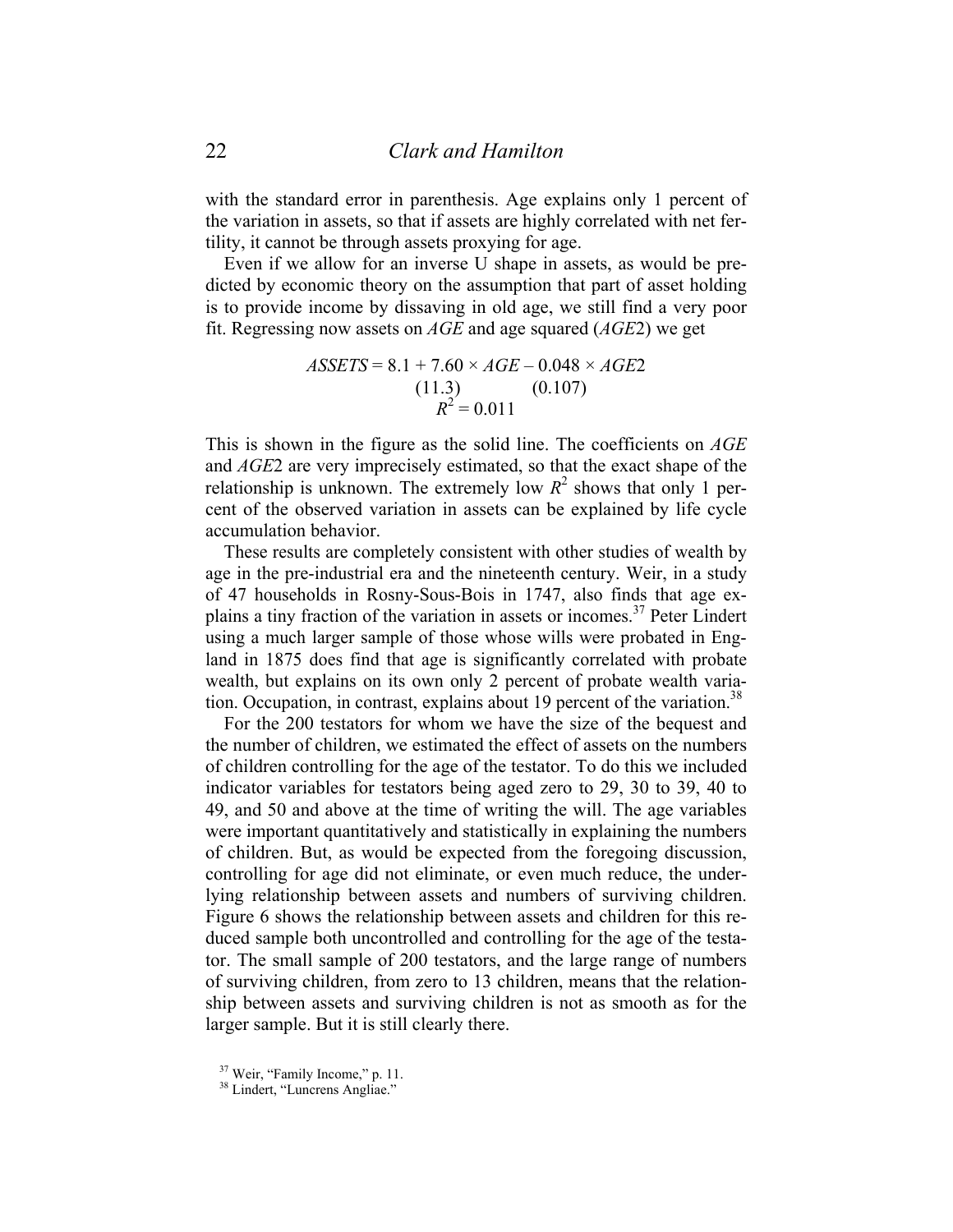

*Notes*: This figure is drawn from the 200 cases for which we have the age of the testator as well as an estimate of the assets bequeathed. The figure is drawn standardized for testators aged 50 and above.

*Source*: As for Table 1, and see the text.

#### WHY DID RICHER MEN LEAVE MORE DESCENDANTS?

 Richer married men could have left more children for any of a number of reasons. They may have married earlier, and so have survived longer to have children. They may have married younger wives. They may have been more likely to remarry if their wife died. They may have had more births per year of marriage, or these children might have survived better. The information from the wills, and from the group that can be linked to parish registers, allows us to narrow down these possibilities to only two. Either richer testators produce more children per year of marriage, or the children they produced survived better.

 First, for the 68 cases in the subsample where we have both the birth date and at least an estimate of the marriage date there is no sign that the richer half of the testators married any earlier. The estimated age at marriage was the same for both groups. The 95 percent confidence interval for the difference in marriage age between richer and poorer is  $-2.7$  years to  $+2.7$  years (on an average of 27.6 years). Any difference in ages at marriage was thus likely to have been small.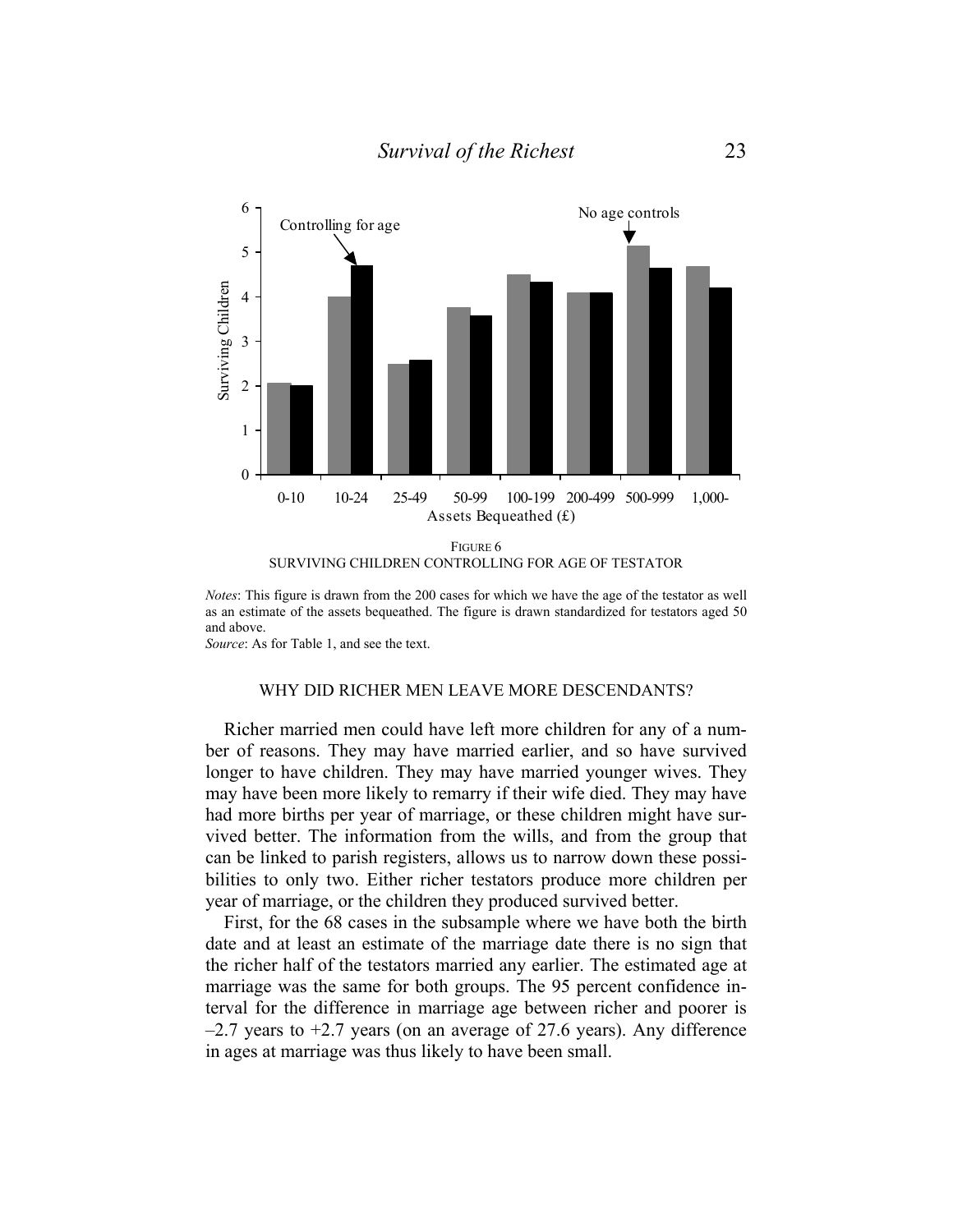Second, based on 180 cases the number of years married averaged 27.8 for the poorer and 29.1 for richer testators (with the 95 percent confidence interval on the difference being  $-3.0$  years to  $+5.2$  years). Thus again life expectancy differences were likely to be small between rich and poor, though the great variance of age at death makes this hard to estimate without a very large sample.

 Third, probabilities of ever marrying were possibly, but only possibly, higher for richer men. Dividing the sample into those with less than  $£100$  in bequests, compared to those with more than £100, we find that for 12.4 percent of poorer testators there was no evidence of any marriage, whereas this was true for only 7.7 percent of richer testators. However, the appearance that poorer men may be less likely to ever marry may be an artifact of the nature of the wills evidence. Some class of those identified as single will be widowers who had no children and whose will gave no evidence of their pre-deceased wives existence (though leaving bequests to her relatives, for example). Given the association between assets and reproductive success, these unidentified widowers will tend to be in the lower half of the asset distribution. Thus the data here overstate the difference in marriage frequency between rich and poor. Even if these data reflected true underlying marriage probabilities, the amount of the higher fertility of the rich this would explain is small—about 5 percent of the difference in numbers of surviving children.

 Thus the greater reproductive success of richer men lay predominantly in the fact that they produced more surviving offspring per year of marriage, measuring that to the year of first marriage. That could come from some or all of three different sources: they may have married younger brides, they may have remarried at higher rates if their first wife died, or their children may have survived infancy and childhood better. We suspect, consistent with the evidence presented above on infant mortality across London parishes of different average wealth, that differential survival of children was the key. But the wills as a source are poor at revealing the existence of wives who died earlier when the testator has remarried, or when he was actually a widower but had no surviving children. Thus it is impossible to tell whether richer testators more frequently remarried.

# THE SOCIAL CONSEQUENCES OF SURVIVAL OF THE RICHEST

 England in the years 1585–1638 was still a relatively static society, with little change in income per person. It was, as noted, a society still in the Malthusian grip where economic change was slow or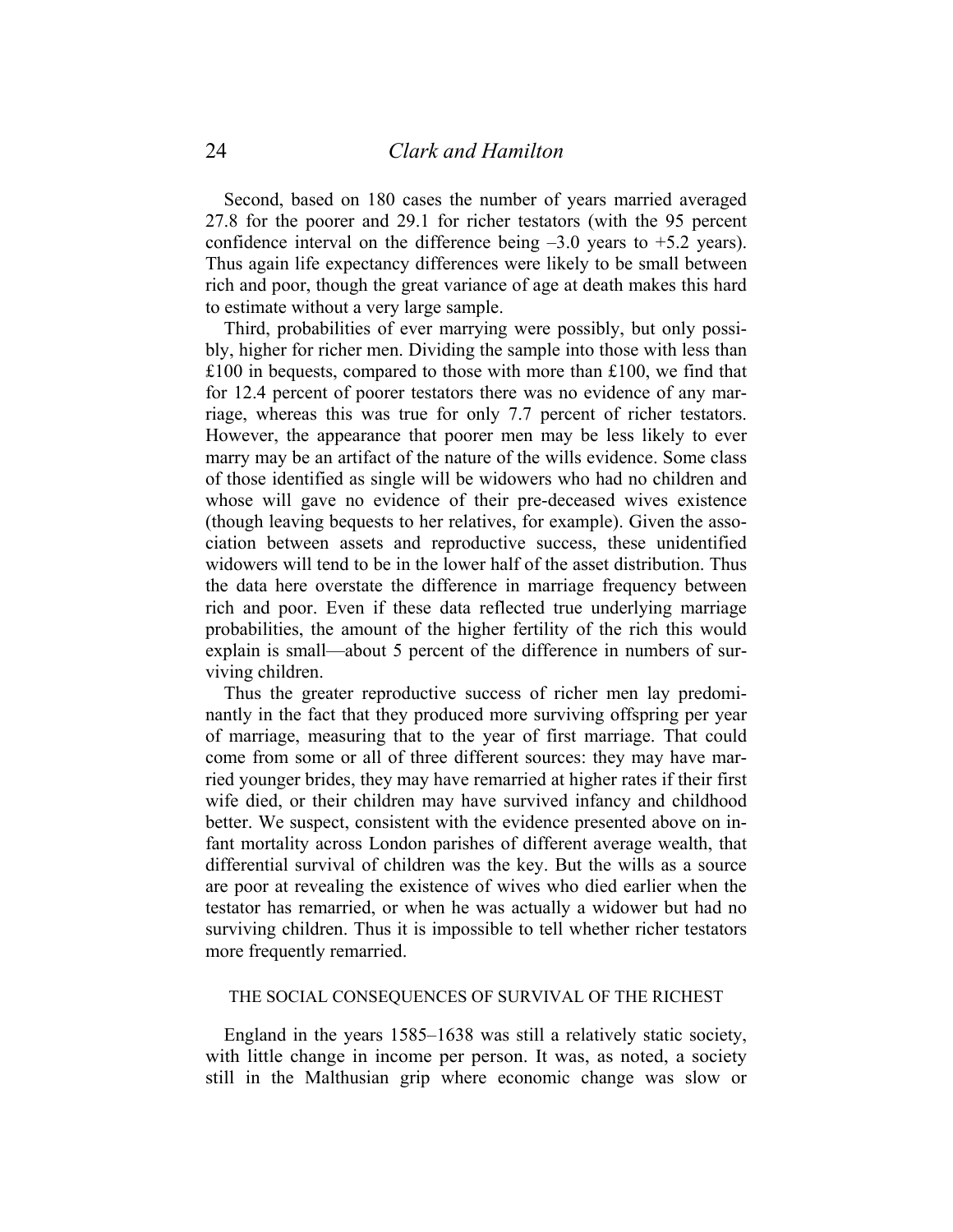| Assets                      | Number of<br>Males in First<br>Generation | Share of First<br>Generation<br>$(\%)$ | Male Adult<br>Children | Share of<br>Second<br>Generation<br>$(\%)$ |
|-----------------------------|-------------------------------------------|----------------------------------------|------------------------|--------------------------------------------|
| $0$ (no will)               | 2,204                                     | 61.0                                   | (2,125)                | 49.8                                       |
| $0 - 10$                    | 140                                       | 3.9                                    | 135                    | 3.2                                        |
| $10 - 24$                   | 101                                       | 2.8                                    | 107                    | 2.5                                        |
| $25 - 49$                   | 125                                       | 3.5                                    | 158                    | 3.7                                        |
| $50 - 99$                   | 211                                       | 5.8                                    | 294                    | 6.9                                        |
| $100 - 199$                 | 260                                       | 7.2                                    | 398                    | 9.3                                        |
| $200 - 499$                 | 288                                       | 8.0                                    | 491                    | 11.5                                       |
| 500-999                     | 116                                       | 3.2                                    | 220                    | 5.2                                        |
| $1,000-$                    | 68                                        | 1.9                                    | 137                    | 3.2                                        |
| $1,000$ (higher court will) | 100                                       | 2.8                                    | (201)                  | 4.7                                        |
| A11                         | 3,613                                     | 100                                    | 4,266                  | 100                                        |

TABLE 9 INTERGENERATIONAL MOBILITY IN SUFFOLK, 1620–1638

*Notes*: The numbers in brackets in column 4 are estimates from the observed reproductive success of the highest and lowest group of will makers in the archdeaconry courts. *Source*: As for Table 1.

nonexistent. Consequently, the relative numbers of occupations, the wage rates for different occupations, and the stock of housing per person changed little. Land per person fell, but land values were increasing with the growth of population, so the value of land per person also changed little. The great reproductive success of richer testators thus meant that their children had to be on average moving down the social ladder in terms of assets and occupations, and moving down reasonably rapidly.

 We illustrate this in Table 9 for Suffolk in the 1620s and 1630s. The second column of the table shows the sample of male will makers from Suffolk arranged by asset class. Added to the observed wills are the appropriately sized group of males who made no will, assumed to have no assets, as well an appropriately sized group of testators whose wills were approved in higher courts, and whose assets are assumed to all exceed £1,000. The next column shows the share of each class of males in the population in the first generation. The next column gives the observed numbers of male children from each asset class in Suffolk, reduced by 3 percent to allow for childhood mortality. This is the number of males who reach at least age 16 from each asset class. We assume the non-will makers had the same numbers of children as those making wills whose assets were less than £10. For those whose wills were proved in higher courts we assume they had the same numbers of children as those of the highest observed asset class. This implies that of a population of 3,613 wills in the first generation we end up with 4,266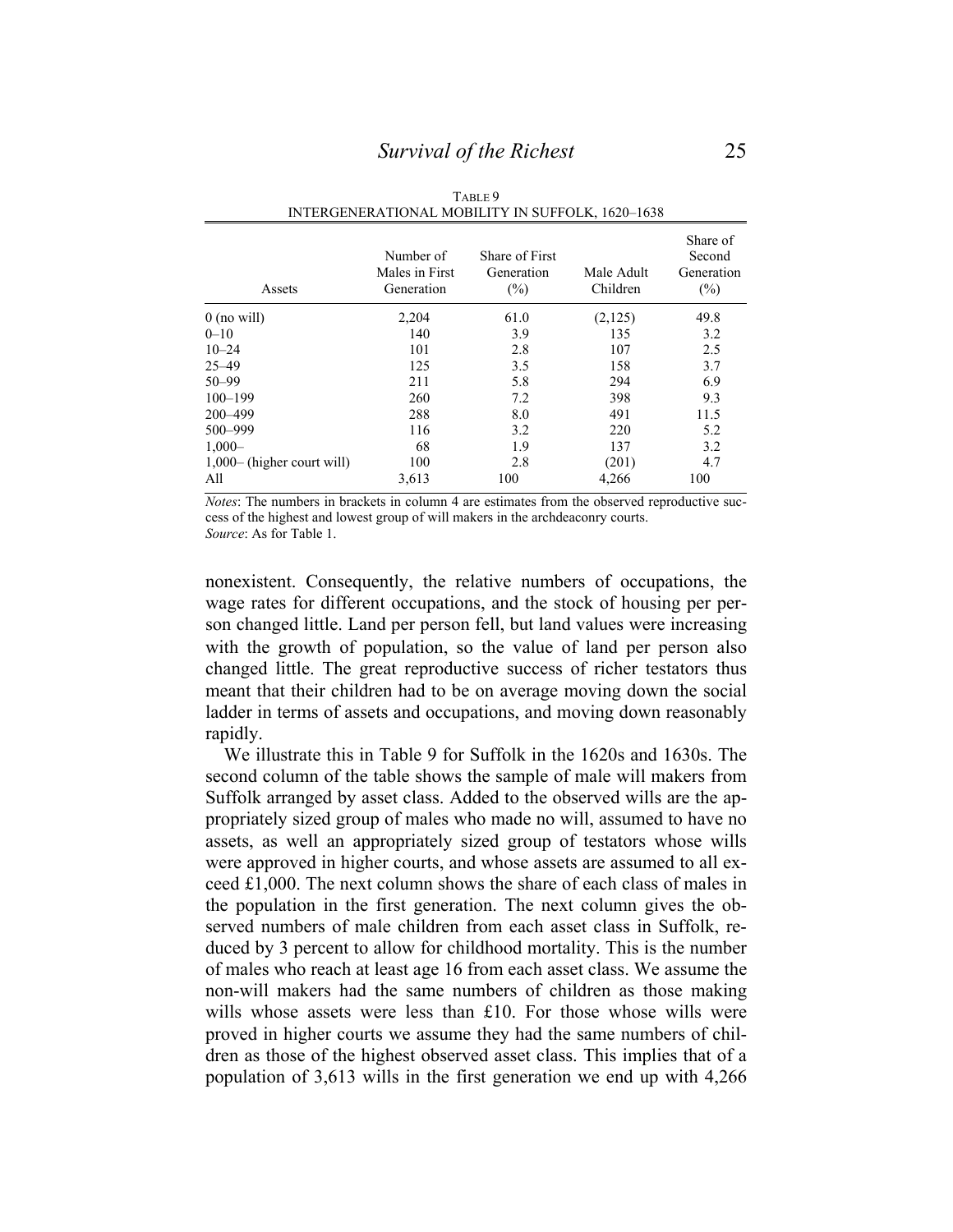adult male successors in the next generation, an increase of 18 percent per generation. This is very close to the gain of 21 percent per generation implied by the aggregate estimates of Wrigley et al. for England in this period.

 The last column of the table shows the shares of the children of each asset class in the next generation. Testators with less than £10 in assets and those who left no will were 65 percent of the first generation. But their sons constituted only 53 percent of the next generation. Testators with more than £500 in assets were 7.9 percent of the initial generation. Their sons were 13.1 percent of the next generation. Given that assets per person in the population probably stayed constant over this interval, there thus must have been considerable net downward mobility in the population. Nearly half of the sons of higher class testators would end up in a lower asset class at death. Indeed net mobility would be downward for testators in all the groups with £25 or more in assets.

## OTHER TIMES, OTHER PLACES

 There are few published studies of the link between income and net fertility in the pre-industrial era. There is, however, evidence that the pattern uncovered here of much higher net fertility by richer groups existed in England at least by 1250. The King had a financial interest in the deaths of his tenants in chief, those who held land directly from him in the feudal system. These individuals were mostly an economically privileged group and included the highest nobility of the land. There were customary payments to the crown upon a succession, if the heir was under age it created a profitable guardianship for the crown, and if the heir was an unmarried female the marriage of the heiress might be in the hands of the king. Thus, from 1250 on, the King's officials conducted *Inquisitions Post Mortem* (IPM) on the deaths of these tenants, which are preserved in the Public Record Office. These inquisitions record only the following information, however, about surviving children: the oldest surviving son (or his descendants), failing a male heir all daughters (or their descendants), and failing any surviving child (or their descendants) the next of kin.

 Josiah Cox Russell in a famous, and very ingenious, study, which in part inspired this article, used the information from the inquisitions from 1250 to 1500 to estimate the number of surviving offspring by quinquennia, and thus trends in English medieval population.<sup>39</sup> However, Russell's method depended on all the names of all daughters being

<sup>39</sup> Russell, *British Medieval Population*.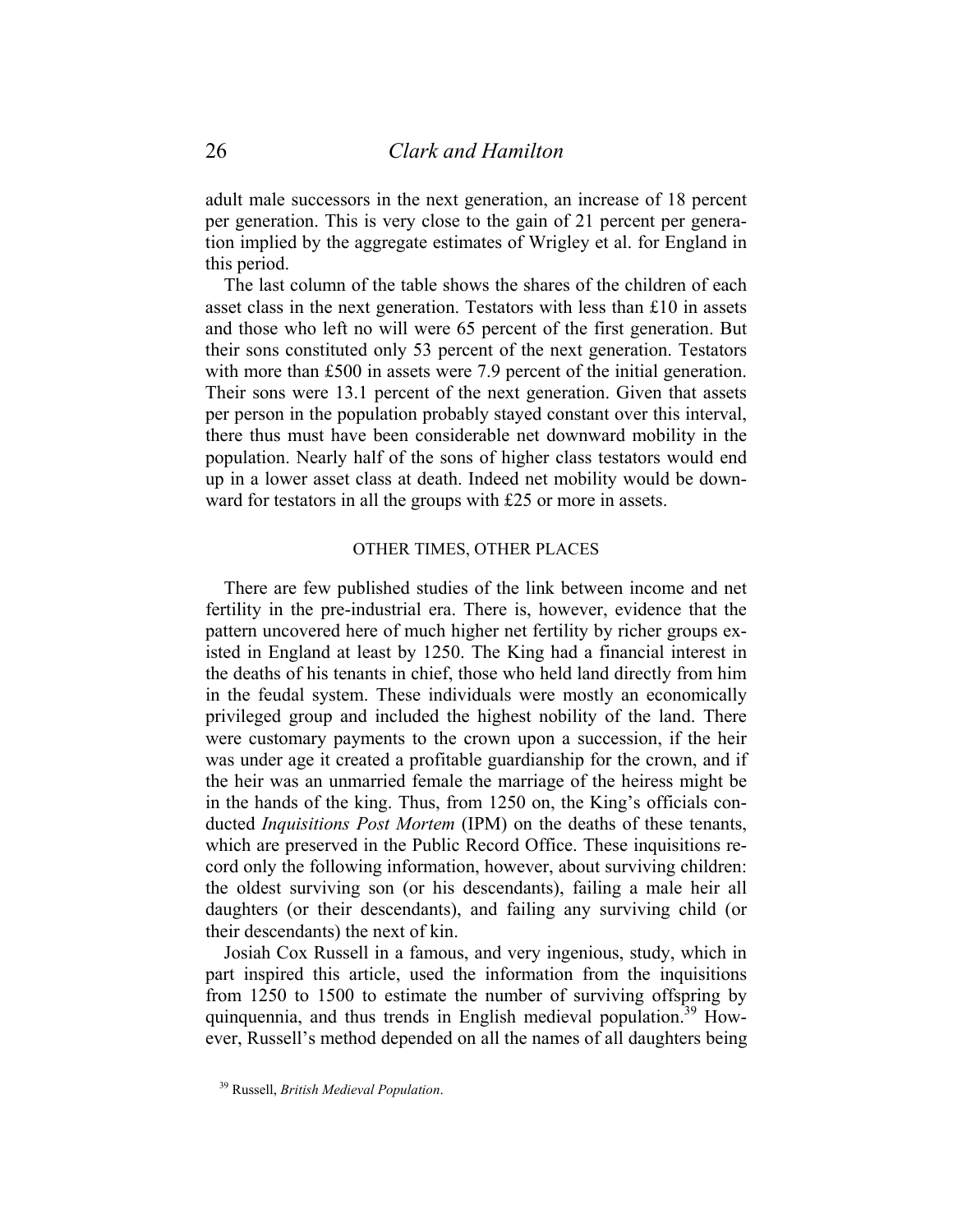

*Sources*: Royal Tenants; Russell, *British Medieval Population*, pp. 240–42; Stewart-Brown, *Cheshire Inquisitions*; and Fry and Fry, *Wiltshire Inquisitions*.

reported when there were no male heirs, and the IPM data show that could not have been the case. Too few girls are reported in these cases to fit with the proportion of times a male heir exists.<sup>40</sup> There is no reason, however, to suspect the accuracy of the data that report how often a male heir exists, or how often no child of the deceased exists. But without information on the likely distribution of family sizes provided by accurate counts of the numbers of daughters where there were only daughters, it is not possible to infer from these measures average numbers of surviving children per testator.

 However, the evidence of the wills in 1585–1638 provides an alternative way to infer total numbers of surviving children from measures such as the fraction of times there was an heir, or the fraction of times there was a male heir, for wealthy groups such as royal tenants before 1500. Figure 7 shows two series by decade for England from 1250 to 1649. The first is the average number of males per adult inferred for the whole population of England from data on the aggregate movement of population. As can be seen, before 1500, except for the phase of population growth up to 1315, this number was one or below one. The second is the implied average number of adult male children produced by royal tenants. This was calculated by using the proportions revealed for

<sup>&</sup>lt;sup>40</sup> Russell, aware of this problem of too few women being reported, concludes improbably that "such a condition would probably have been the result of a systematic elimination of females at birth." (Russell, *British Medieval Population*, p. 238).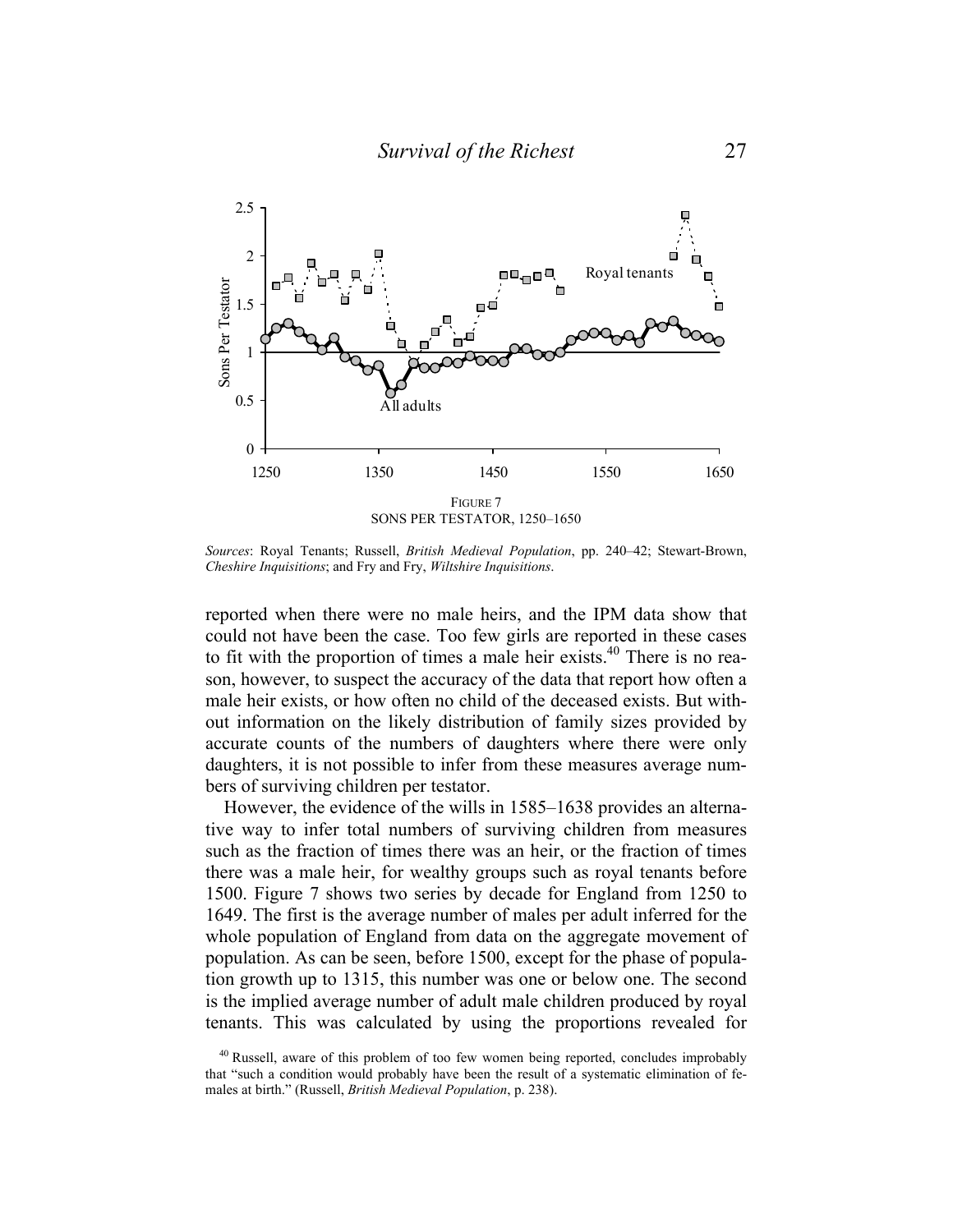1585–1638 between total male surviving children and the fraction of testators leaving a son or leaving some child.

 In the two periods in medieval England where the population was stable or growing, 1250–1349, and 1450–1500 tenants in chief were producing on average about 1.8 surviving sons, nearly double the population average. Even in the years of population decline from 1350 to 1450, though implied surviving sons per tenant in chief declined, it remained at above the replacement rate in most decades. The gap between the net fertility of this rich group and the general population did, however, decline in these 100 years. As calibration, note that by the seventeenth century the royal tenants still showed replacement rates well above the general population, and rates similar to the wealthiest groups in our will sample.

Thus, as later in medieval England, the rich seem to have been out reproducing the poor, and again social mobility must have been generally in a downwards direction.

This story of the reproductive advantage of the rich is also found in a collection of surveys of communicants in villages in Austria and southern Germany for the seventeenth to nineteenth centuries assembled by Joerg Baten. Villagers of higher social status, and those revealed to be more likely literate had at the time of the surveys more surviving chil $dren.<sup>41</sup>$ 

 However, the reproductive advantage of the rich is not found in all pre-industrial societies. In a companion study to this one we have also looked at the reproductive success of French Canadians in the seventeenth and eighteenth centuries.42 Here our sources limit us to married men, but the result is very clearly that reproductive success lay with the men of lower social status and lower levels of literacy. Thus Quebec in contrast to England was a society of net upward social mobility.

41 Joerg Baten, personal communication.

<sup>42</sup> Hamilton and Clark, "Economic Status."

#### REFERENCES

Allen, Marion E. *Wills of the Archdeaconry of Suffolk, 1620–24*. Woodbridge, Suffolk: Boydell Press for the Suffolk Records Society, Volume 31, 1989.

Atkinson, J. A. *Darlington Wills and Inventories, 1600–1625*. Newcastle-upon-Tyne: Publications of the Surtees Society, v. 201, Atheneum Press, 1993.

Cameron, A. Colin, and Pravin K. Trivedi. *Regression Analysis of Count Data*. Cambridge: Cambridge University Press, 1998.

Charbonneau, Henry. *Tourouvre-au-Perche aux XVIIe et XVIIIe Siècle*s. Paris, 1970.

Clark, Gregory. "Land Hunger: Land as a Commodity and as a Status Good in England, 1500–1910." *Explorations in Economic History* 35, no. 1 (1998): 59–82.

\_\_\_\_\_\_. "Farmland Rental Values and Agrarian History: England, 1500–1912." *Euro-*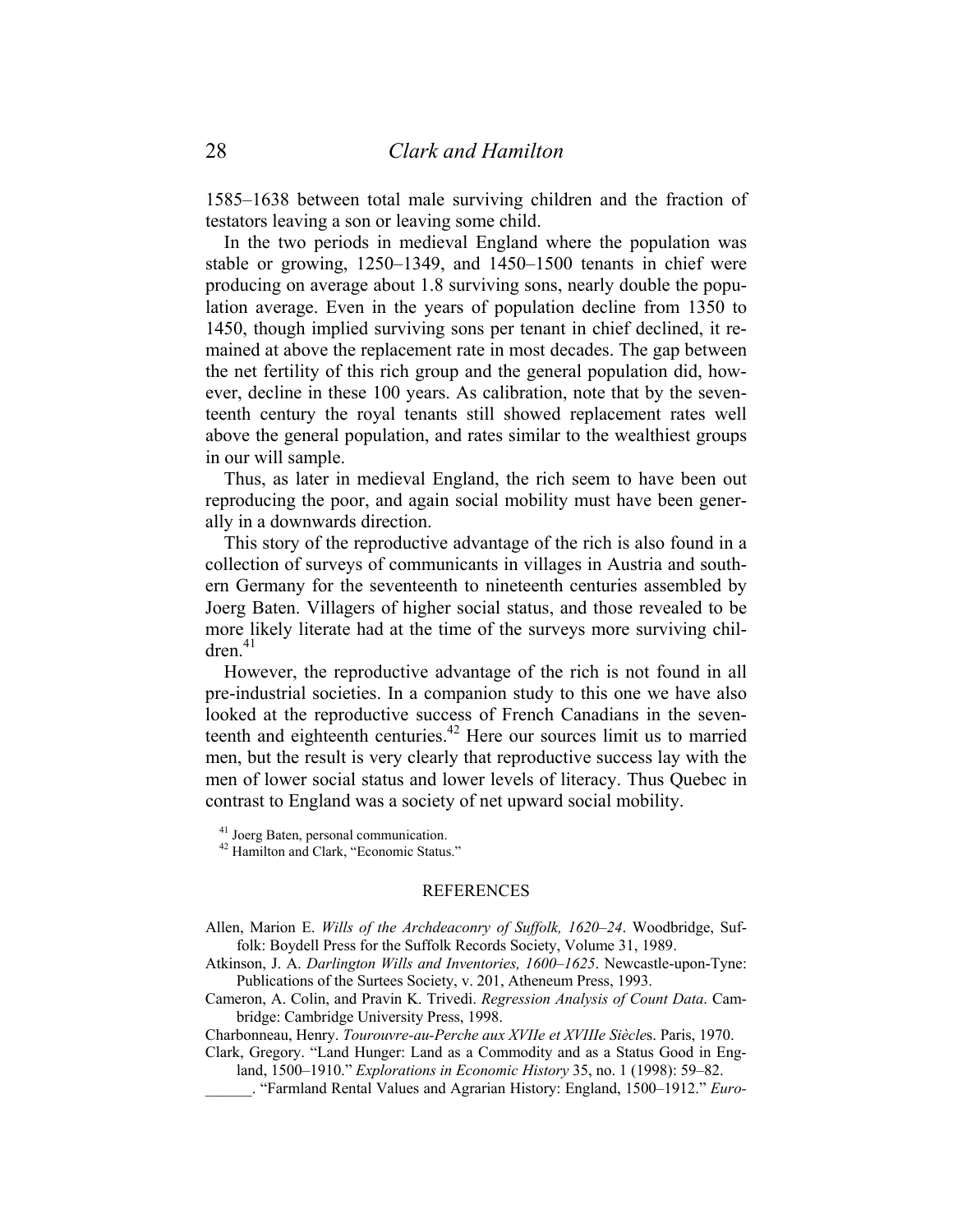*pean Review of Economic History* 6, no. 3 (2002): 281–309.

- \_\_\_\_\_\_. **"**Shelter from the Storm: Housing and the Industrial Revolution, 1550–1912." This JOURNAL 62, no. 2 (2002): 489–511.
- \_\_\_\_\_\_. "The Condition of the Working-Class in England, 1209–2004." *Journal of Political Economy* 113, no. 6 (2005): 1307–40.
- \_\_\_\_\_\_. "The Long March of History: Farm Wages, Population and Economic Growth: England 1209–1869." Forthcoming, *Economic History Review*, 2006.
- \_\_\_\_\_\_. *The Great Escape: A Brief Economic History of the World*. Forthcoming, Princeton University Press, 2007.
- Derouet, Bernard. "Une démographie sociale differentielle: Clés pour un système auto-régulateur des populations rurales d'Ancien Régime." *Annales: E.S.C*., 35 (Jan.–Feb. 1980): 3–41.
- Emmison, F. G*. Essex Wills*. Vols. 10–12. Chelmsford: Essex Record Office, 1995, 1998, 2000.
- Evans, Nesta*. The Wills of the Archdeaconry of Sudbury, 1630–35.* Suffolk Records Society, Vol. 29. Woodbridge, Suffolk: The Boydell Press, 1987.
	- \_\_\_\_\_\_. *The Wills of the Archdeaconry of Sudbury, 1636–38.* Suffolk Records Society, Vol. 35. Woodbridge, Suffolk: The Boydell Press, 1993.
- Fry, Edward Alex, and George Samuel Fry. *Abstracts of Wiltshire Inquisitions Post Mortem*. British Record Society, Volume 48. London, 1914.
- Galloway, Patrick R. "Basic Patterns in Annual Variations in Fertility, Nuptuality, Mortality, and Prices in Pre-Industrial Europe." *Population Studies* 42, no. 2, (1988): 275–302.
- Galor, Oded, and David N. Weil. "Population, Technology and Growth: From Malthusian Stagnation to the Demographic Transition and Beyond." *American Economic Review* 90, no. 4 (2000): 806–28.
- Galor, Oded, and Omer Moav. "Natural Selection and the Origin of Economic Growth." *Quarterly Journal of Economics 117* (2002): 1133–91.
- Gottfried, Robert S. *Epidemic Disease in Fifteenth Century England*. New Brunswick, NJ: Rutgers University Press, 1978.
- Gottfried, Robert S. *Bury St. Edmunds and the Urban Crisis, 1290–1539*. Princeton, NJ: Princeton University Press, 1982.
- Hadeishi, Hajime. "Economic Well-Being and Fertility in France: Nuits, 1744–1792." *Journal of Economic History* 63, no.2 (2003): 489-505.
- Hamilton, Gillian, and Clark, Gregory. "Economic Status and Reproductive Success in New France." Mimeo, 2006.
- Hansen, G., and Edward C. Prescott. "Malthus to Solow." *American Economic Review* 92, no. 4 (2002): 1205–17*.*
- Harvey, Barbara. *Living and Dying in England, 1100–1540: The Monastic Experience*. Oxford: Oxford University Press, 1995.
- Hollingsworth, Thomas H. *The Demography of the British Peerage*. London: Population Investigation Committee, LSE, 1965.
- Landers, John. *Death and the Metropolis: Studies in the Demographic History of London, 1670–1830*. Cambridge: Cambridge University Press, 1993.
- Lang, Sheila, and Margaret McGregor. *Tudor Wills Proved in Bristol, 1546–1603*. Bristol: Bristol Record Society, 1993.
- Lea, J. Henry. *Abstracts of Wills in the Prerogative Court of Canterbury at Somerset House, London, England*. Boston, MA: New-England Historic Genealogical Society, 1904.
- Lindert, Peter. "Lucrens Angliae: The Distribution of English Private Wealth since